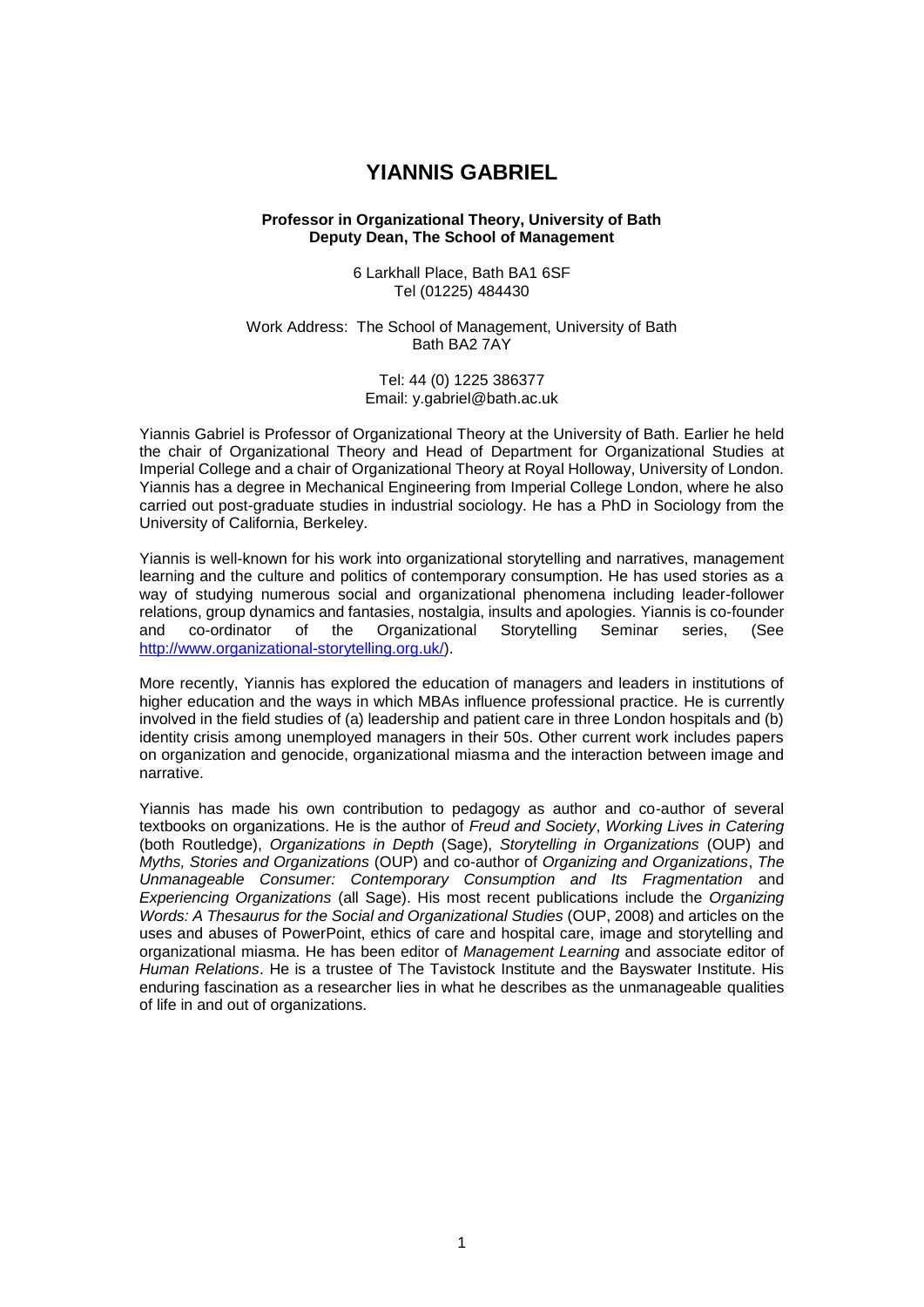# *PERSONAL*

Born 23 April 1952 Married, two children Dual nationality, Greek and British

# *EDUCATION*

| 1970-73 | Imperial College, B.Sc (First Class Hons.) in Mechanical Engineering;<br>Associateship of City and Guilds Institute |
|---------|---------------------------------------------------------------------------------------------------------------------|
| 1973-74 | Imperial College, M.Sc and Diploma of Imperial College in Industrial<br>Sociology                                   |
| 1974-76 | University of California (Berkeley), PhD Candidacy (with Distinction) in<br>Sociology                               |
| 1981    | University of California (Berkeley), PhD in Sociology; Phi Beta Kappa Award                                         |

## *EMPLOYMENT*

| 1975-76      | Teaching Assistant, University of California, Berkeley                                                                                             |
|--------------|----------------------------------------------------------------------------------------------------------------------------------------------------|
| 1976-77      | National Service in Greek Armed Forces                                                                                                             |
| 1978-81      | Lecturer in Sociology, Preston Polytechnic                                                                                                         |
| 1981-89      | Lecturer and Senior Lecturer in Organizational Behaviour, Thames Polytechnic                                                                       |
| 1987-89      | Head of Division of Organization Studies, Thames Polytechnic                                                                                       |
| 1989-2000    | Lecturer, Senior Lecturer and Reader in Organizational Studies, University of<br>Bath                                                              |
| 2000-2005    | Professor in Organizational Theory, Imperial College Business School; Head<br>of Organization Behaviour and Health Management Department 2001-2005 |
| 2005-2009    | Professor in Organizational Theory, Royal Holloway University of London                                                                            |
| 2009-present | Professor of Organizational Theory, University of Bath                                                                                             |
|              |                                                                                                                                                    |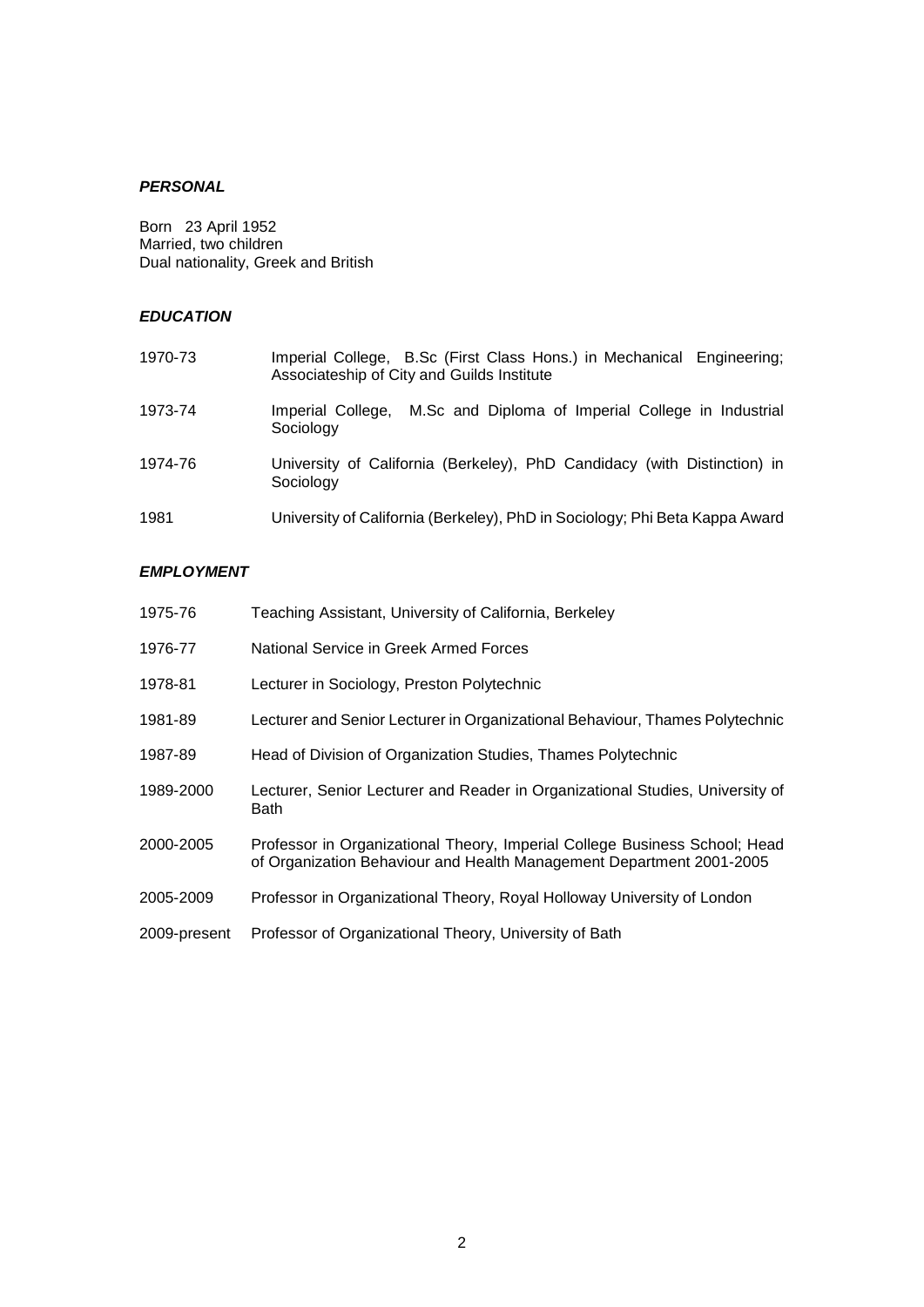# **RESEARCH**

My chief research interests are in organizational culture and symbolism, language and emotion in organizations, management learning and the social psychology of contemporary consumers. My research draws from a variety of theoretical traditions in the human sciences, including sociology, psychodynamics, cultural studies and narrative theory.

## **Organizational theory and narrative**

My research has involved the use of techniques from depth psychology to explore, interpret and analyse organizational phenomena. I have explored different features of organizational culture and folklore; my main focus has been on the study of organizational myths and stories, as avenues for studying deeper organizational processes. With the help of an ESRC grant I collected over 400 narratives from 5 organizations, which have provided the material for many of my publications in this field since 1991. These include the book *Storytelling in Organizations*, the edited book *Myths Stories and Organizations*, and more than twenty articles in scholarly journals. I am regarded as one of the leading authorities in this area and have contributed chapters and entries to various Encyclopaedias and Dictionaries.

## **Consumer studies**

More recently, my research interests have diversified into consumer studies, a chaotic and often confusing field, where various sociological, psychological, economic and cultural traditions have developed theories, with little or no contact with each other. My book *The Unmanageable Consumer* (jointly with Professor Lang), has for the first time brought these traditions face to face with each other, arguing that they have each generated rather too comfortable concepts of the contemporary consumer. Our book argues that, in spite of the vast resources devoted to managing and controlling consumers, in significant ways consumers defy and resist the efforts of advertisers, media and opinion formers. A second edition of this book was published in 2006.

## **Management Learning**

I have always believed that in the area of management, teaching and research are very closely related activities. Teaching management is also learning about management and researching management. I have endeavoured to systematise this process in four ways. First, I have been involved in writing two textbooks (*Organizing and Organizations* (now in it s third edition, with Sims and Fineman) and *Organizations in Depth*), both of which pioneer new methods in the teaching of the disciplines. Second, I have used experiences and reports produced by my students, notably on their industrial placements, as research material, examining what organizations look like through their inquisitive and fresh eyes. Third, as the editor of the journal *Management Learning*, I sought to promote research into management learning as a process of active engagement with the learners' experiences rather than the production of parcels of knowledge. Many of the articles published by the journal are built on a critical and systematic questioning of classroom activities, often with the co-operation of students. Fourth, I have carried out extensive field research and have written articles on MBA teaching in Malaysia, synergies and dysfunctions of international learning groups, uses and abuses of PowerPoint in management education and on the phenomenon of 'learning shock' (akin to culture shock) that sometimes afflicts mature students.

## *More recent areas of interest – Leadership, ethics of care and organizational miasma*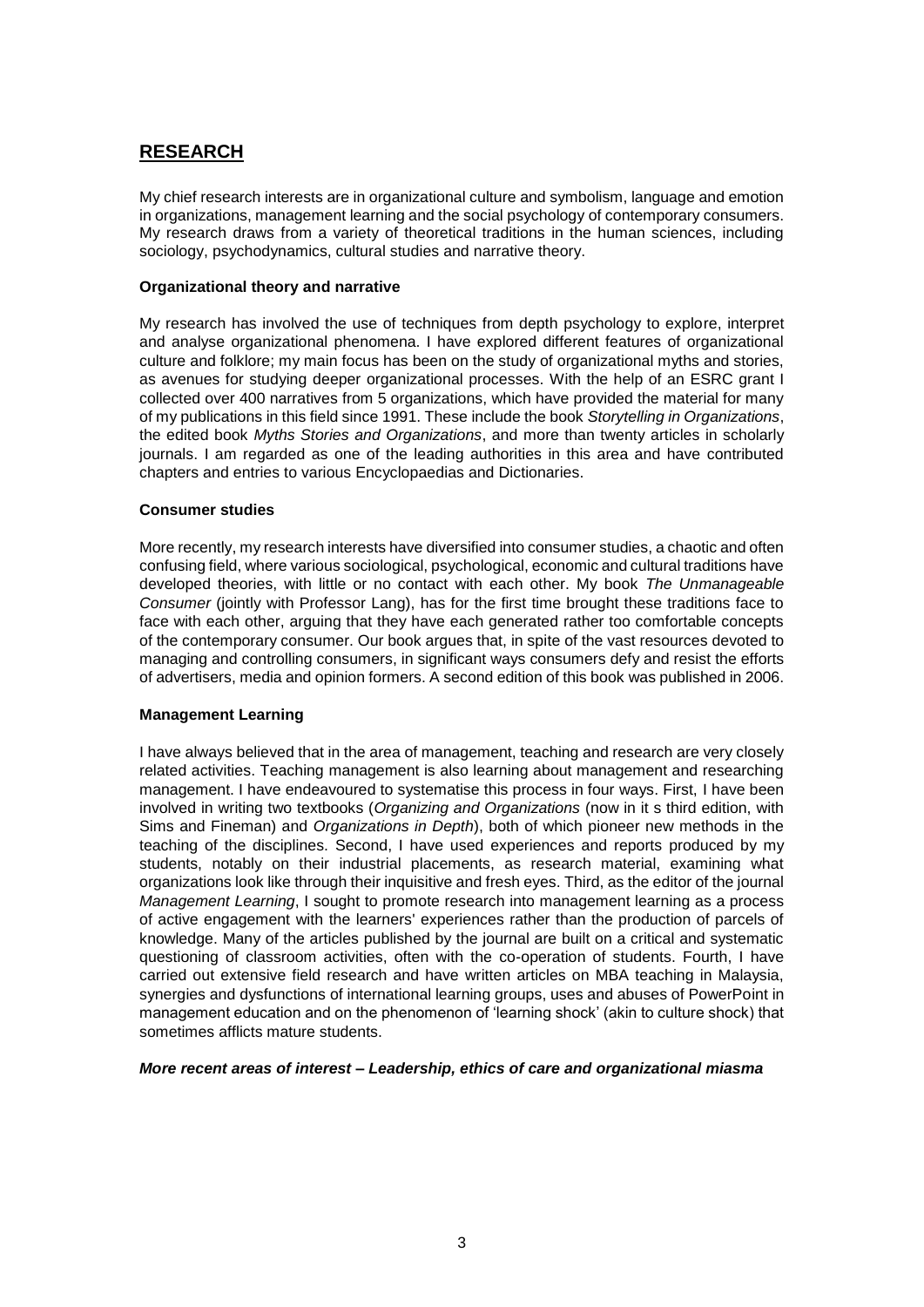### *Invited Talks*

Numerous talks to Universities and Colleges, including Aston, Birkbeck, Bristol, Cambridge, Cardiff, City, Cranfield, King's College, Lancaster, London School of Economics, Manchester, Oxford, Reading, Warwick, Open University and elsewhere. Foreign invitations from Erasmus University, Graz, Aarhus, Roskilde, Stockholm, Copenhagen, Lund, Lille and elsewhere. This year I am talking at Lund, Innsbruck, Auckland, Victoria (NZ), Nottingham and Open University.

#### *Conferences keynote presentations*

Gabriel, Yiannis. "The Odyssey of Organizing". **Invited keynote speech,** EGOS Conference, Lyon, France, 5-7 July 2001.

Gabriel, Yiannis. "Psychoanalysis, identity and organizational change". **Invited keynote speech**, ESRC Seminar Series on "Enabling individual and collective identities", Manchester Metropolitan University, 5 November 2002.

Gabriel, Yiannis. "Organizations and their discontents". **Invited keynote speech**, 21<sup>st</sup> Standing Conference for Organizational Symbolism (SCOS), Cambridge University, 10-12 July 2003.

Gabriel, Yiannis. "MBA and the education of leaders". Opening keynote speech, 2<sup>nd</sup> Studying Leadership Conference, Lancaster University, 15-16 December 2003.

Gabriel, Yiannis. "Every picture tells a story" – Losing the plot in the era of the image. **Opening Keynote Speech**, 6th International Conference on Organizational Discourse, Vrije Universiteit (Free University), Amsterdam, 28-30 July 2004

Gabriel, Yiannis. "Oedipus in the land of organizational darkness" **Keynote presentation** 10 year Anniversary celebrations at Centre for Advanced Studies in Leadership, Stockholm School of Economics, December 6-7, 2006.

Gabriel, Yiannis. **Keynote presentation** 60-year Anniversary celebrations at Tavistock Institute of Human Relations, 20 September 2007.

Gabriel, Yiannis. **Invited keynote lecture** and **workshop facilitation** on "Organizational stories in social science research", Systemic Research in Therapy, Education and Organizational Development Conference, Faculty of Medical Psychology, University of Heidelberg, March 5 - 7, 2008.

Gabriel, Yiannis. Latte Capitalism and Late Capitalism: Reflections on Fantasy and Care as Part of the Service Triangle, **Keynote presentation** at "Authenticity in Contemporary Organisations Workshop," The Judge Business School, 16 May 2008

Gabriel, Yiannis. Separation, abjection, loss and mourning: Reflections on the phenomenon of organizational miasma, **Keynote presentation** at "ESRC seminar series: Abjection and alterity in the workplace", Seminar 1, University of Leicester, 28th May 2008

Gabriel, Yiannis. Latte Capitalism and Late Capitalism: Reflections on Fantasy and Care as Part of the Service Triangle, **Keynote presentation** at the Critical Management Studies Research Workshop, Academy Of Management Conference, Anaheim, 7-8 August 2008

Gabriel, Yiannis. Stories and storytelling in social research. **Keynote presentation** at the FNRS Research Seminar on Theories of Public Communications, Free University of Brussels, 7 May 2010.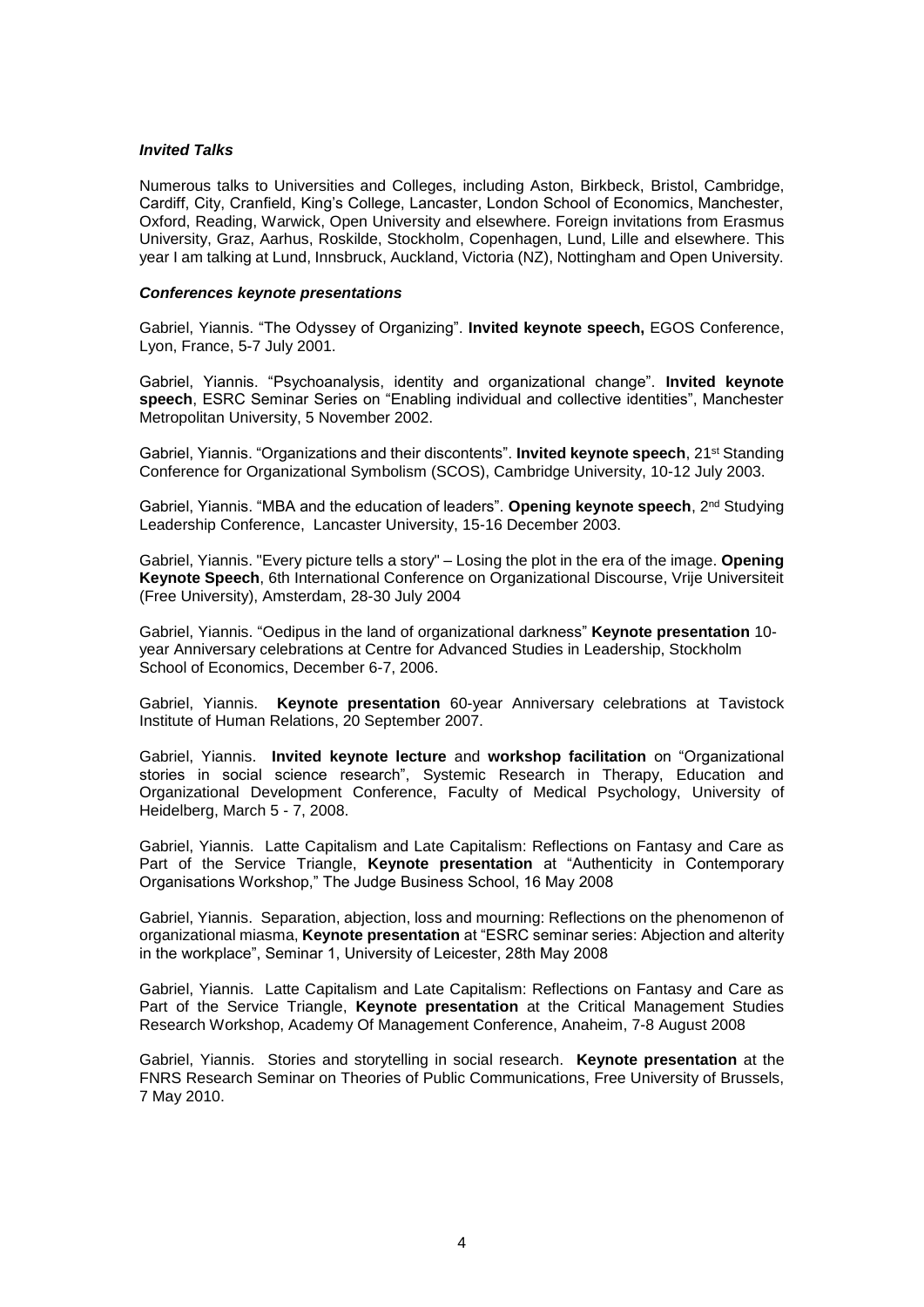Gabriel, Yiannis. Under new management – Changing configurations of subjectivity and social defences in late modernity. **Keynote presentation** at MPO 10th anniversary Conference, Roskilde University, Denmark, 9 September 2011.

Gabriel, Yiannis. "The moral standing of leaders – What do followers expect?" K**eynote speech**, 10th Studying Leadership Conference, University or West of England, Bristol, 12-13 December 2011..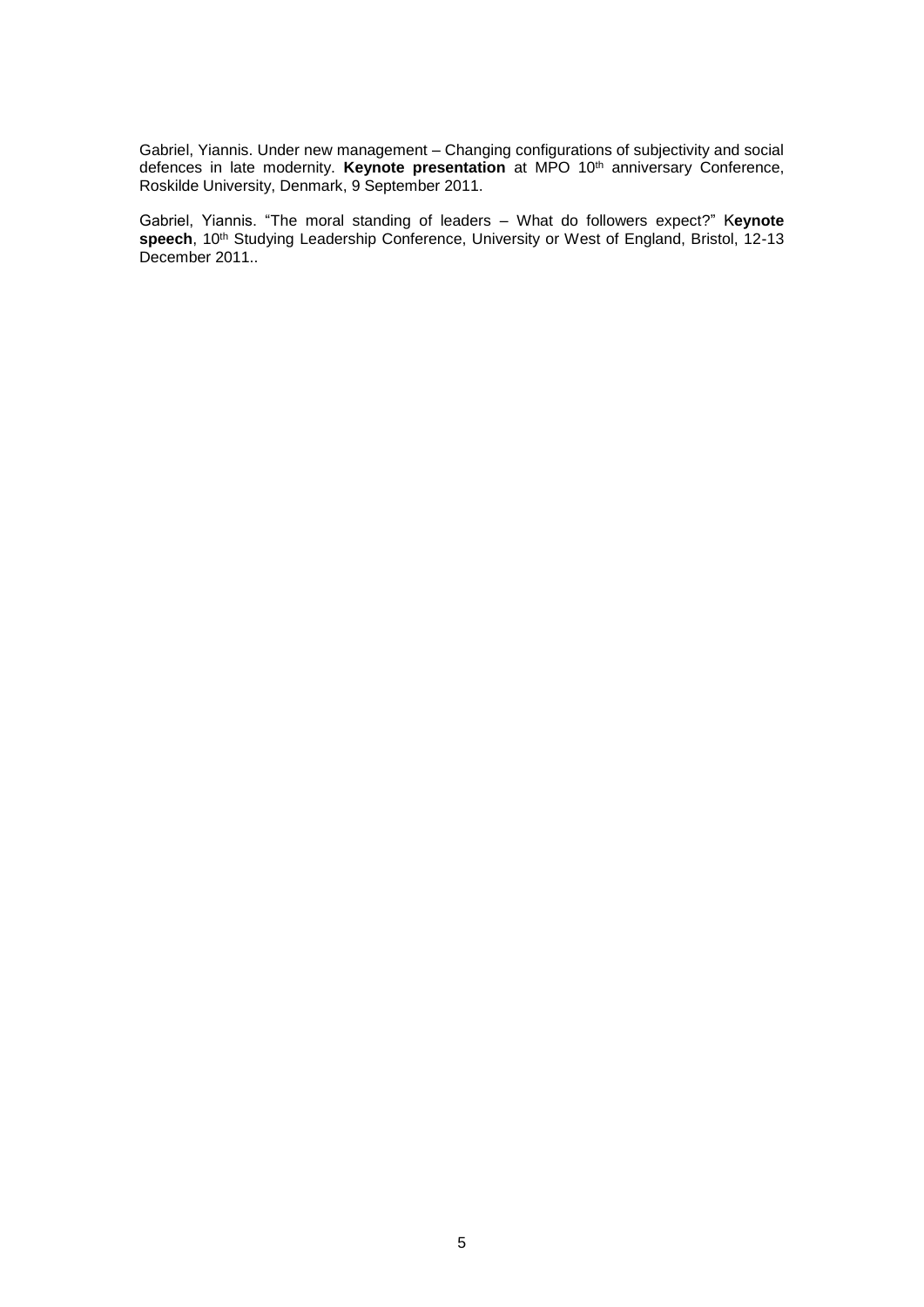## *Conferences organizing*

I founded the Organizational Storytelling Seminar in 2001 and have personally organized the 1<sup>st</sup>, 2<sup>nd</sup>, 4<sup>th</sup>, 11<sup>th</sup>, 13<sup>th</sup> and 17<sup>th</sup> of the 19 seminars to date. The Storytelling Seminar brings together scholars, research students and practitioners who are interested in the nature of stories and storytelling in organizations and the use of stories in research on different aspects of organizational life, including politics, gender, culture, leadership and emotion. Now in its  $8^{\text{th}}$ year, the seminar receives funding from the ESRC. Seminars have taken place in a variety of academic institutions including Imperial College, University of Exeter, University College Cork, City University, Queen Mary College, University of East Anglia, the Humanistic University of Utrecht and the Free University of Amsterdam.

Details on past seminars can be found at *<http://www.organizational-storytelling.org.uk/>*.

The ethos of the seminar is to stimulate discussion and argument among people who share a fascination and love for stories and storytelling and believe that stories open valuable windows into the world of organizations and their members. To this end, the number of participants is limited to no more than 40 and the cost of participation is kept low.

I have convened several conference streams, including

2<sup>nd</sup> Critical Management Studies Conference, July 11-13, 2001, University of Manchester: Subtheme 2: Narratives of oppressors and narratives of oppressed

5 th Critical Management Studies Conference, July 11-13, 2007, University of Manchester: Subtheme 11: Emergent story and control narratives

23rd EGOS Colloquium, July 5–7, 2007, Vienna University of Economics and Business Administration: Sub-theme 10: Genocide, individuals and organization – Choices, actions and consequences for contemporary contexts

25th EGOS Colloquium, July 2–4, 2009, Barcelona: Sub-theme 31 "The marriage of story and metaphor: Power couple or marriage of convenience?"

27th EGOS Colloquium, July 6–9, 2011, Gothenburg: Sub-theme 29 "Untold Stories of the Field and Beyond"

28th EGOS Colloquium, July 4–5, 2012, Helsinki: Sub-theme 25 "Design or fortune? Serendipity, accident and chance in organizations"

29 th EGOS Colloquium, July 4-6, Montreal 2013, Sub-theme 35: Organizations and their Consumers: Bridging Production and Consumption

## *Other positions*

- 1994-1995 Book Reviews Editor of *Management Learning*
- 1995-2000 Editor of *Management Learning*
- 2000-2004 Associate Editor, *Human Relations*
- 2011- Senior Editor, *Organization Studies*
- 2001 Special Issue Joint Editor *Journal of Organizational Change Management*, 14, 5, "The psychodynamics of organizational change management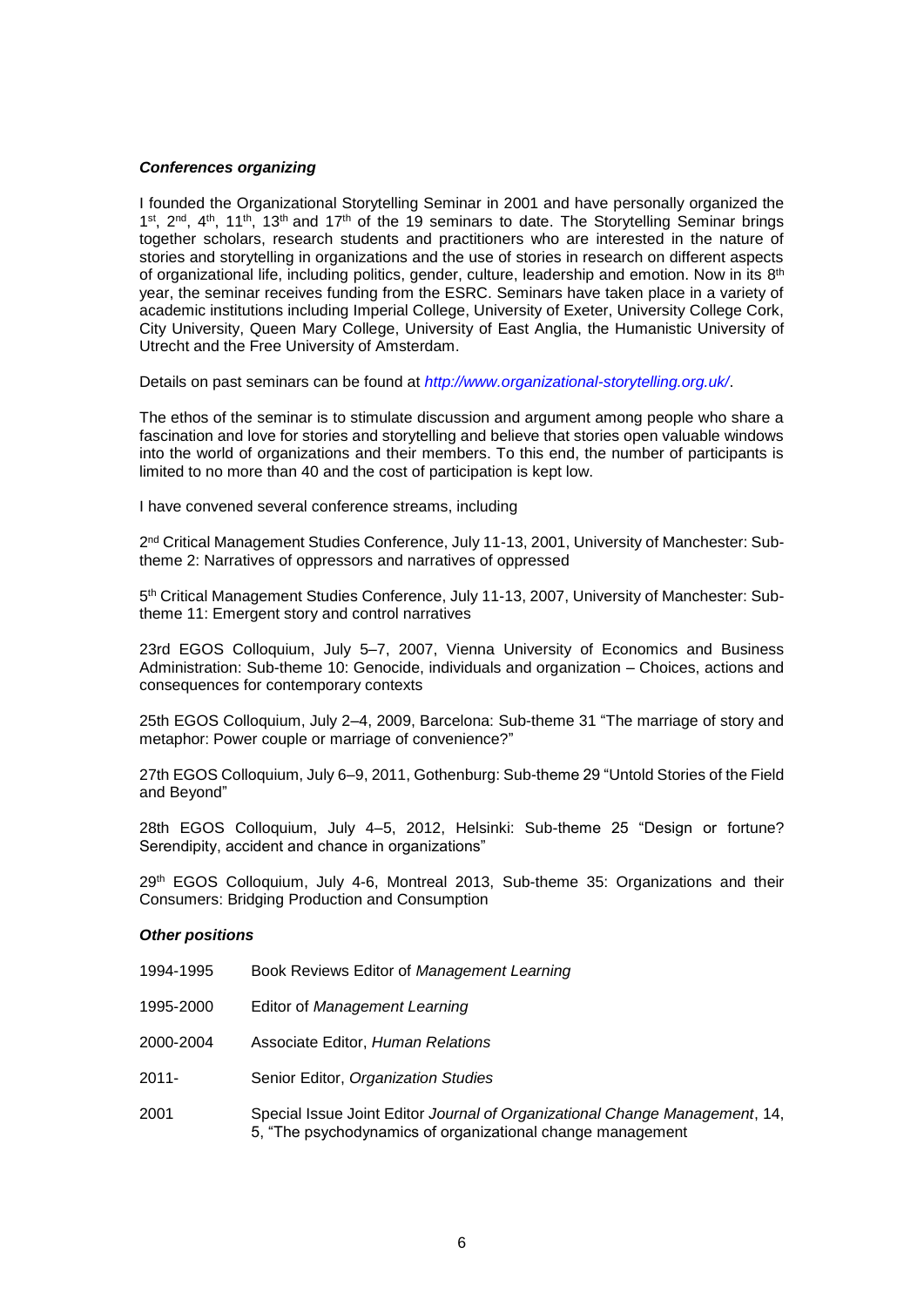- 2009 Special Issue co-edtor *Organization*, 16, 3 Storytelling and Organizational Change
- 2011 Special Issue co-editor *Culture and Organizations*, 17, 5, "The marriage of story and metaphor"
- 2014 Special Issue co-editor *Culture and Organizations*, "Luck of the Draw? Serendipity, accident , chance and misfortune in organization and design'
- 2015 Special Issue co-edtor *Organization*, *Organizations and their consumers*

On the editorial Board of journals including *Organization*, *Organization Studies*, *Human Relations, Human Relations*, *Management Learning*, *Marketing Theory*, *Freie Assoziation* and *Socio-Analysis.*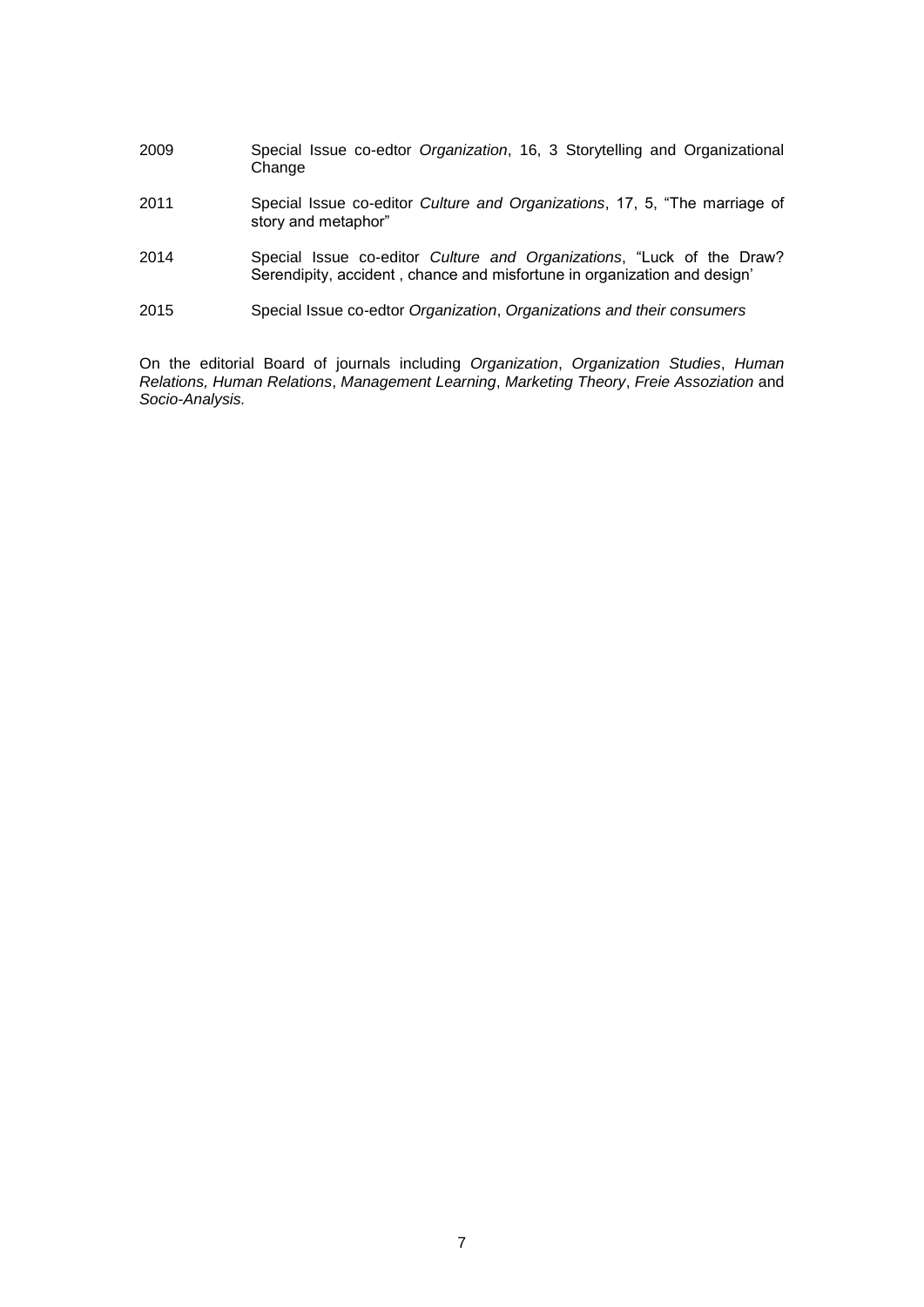## *Research Grants*

ESRC Grant Number R000232627, 'An Exploration of Organizational Culture through the Study of Stories ands Myths', 1992.

Three Imperial College Teaching Research Grants to a total of £27,000

- From Learning to Practice A review of the translation and implementation of MBA learning in subsequent careers (2002)
- Learning Shock An investigation of extreme disorientation on returning to university study (2003)
- Synergies and difficulties of international syndicate groups (2005)

SDO Grant (£513,000) "Leadership and Better Patient Care: From Idea to Practice" (PI Paula Nicolson), September 2006.

## *PhDs*

I am currently supervising 7 PhD students. My last three PhD students from Imperial College graduated successfully in 2008 and from Royal Holloway in 2011. Since then, 6 of my PhDs have draduated successfully from Bath University.

I have been external examiner to over 30 PhD in different universities, including Manchester, Brunel, Lancaster, Keele, Liverpool, Loughborough, City, London School of Economics, London Business School, Exeter, Newcastle, Abo Academy (Turku, Finland), Antioch University USA, and Melbourne University.

I am interested in supervising PhDs in the following areas:

- Leader-follower relations and, more generally, leadership, especially from a psychoanalytic perspective
- Emotions and fantasies at the workplace
- The culture, ethics and sustainability of contemporary consumption
- Management learning and the production and dissemination of knowledge in organizations
- Organizations in times of trouble and crisis
- Most topics in organizational studies approached through a narrative or storytelling methodology
- Most topics in organizational studies approached from a psychoanalytic perspective

# **TEACHING**

Over the years I have taught a wide range of subjects to students at undergraduate and postgraduate levels, as well as in executive education. I am a very adaptable teacher and can consistently get outstanding teaching evaluation scores.

I am a very committed teacher and much of my teaching has fed into my research and publications.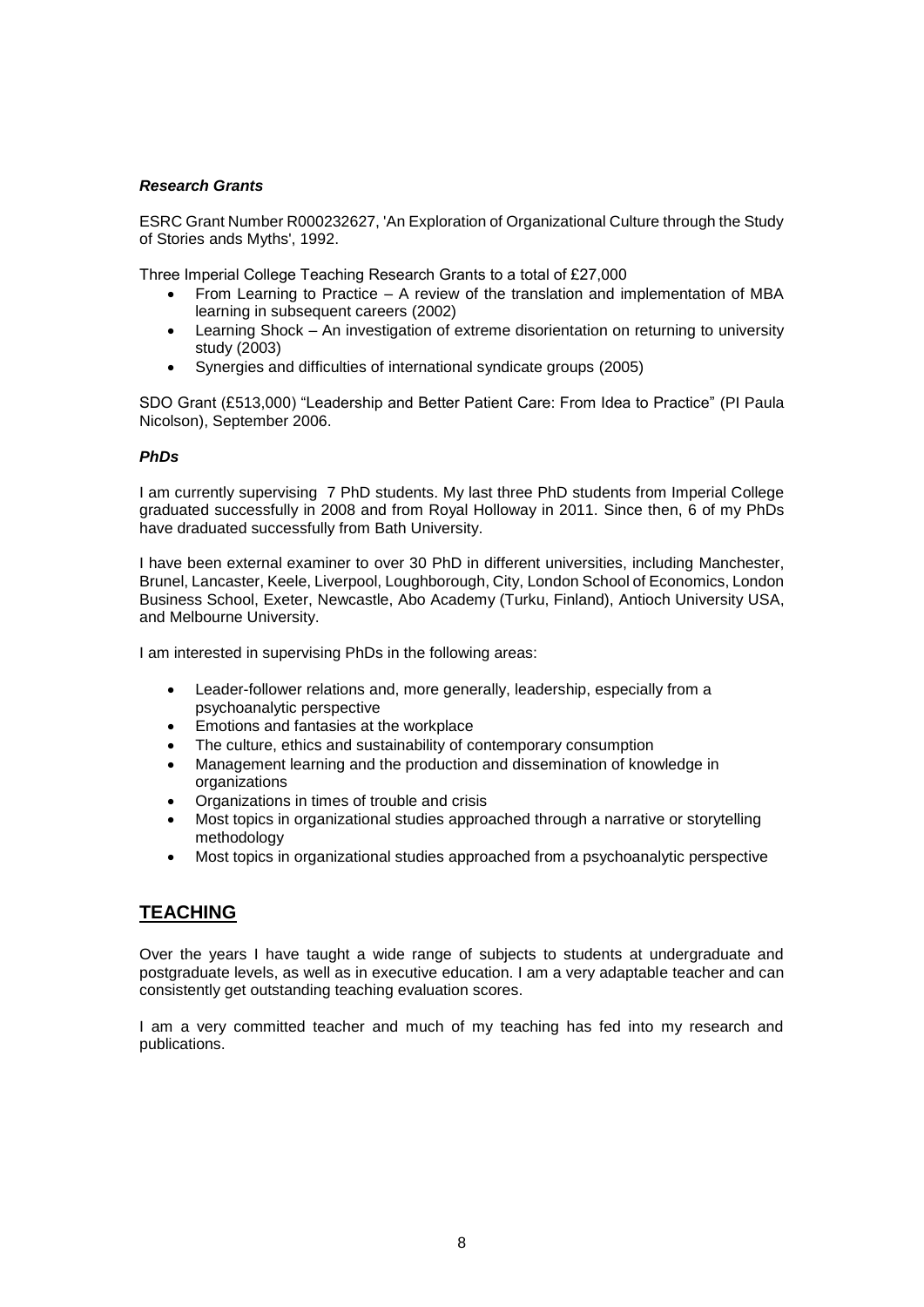## *External Examiner*

Currently external examiner at Cambridge (Executive MBA) In the past, I have been external examiner at Surrey, Warwick, Brunel, Nottingham Trent and Cambridge (MBA, Management Tripos)

## *External assessor*

I have been external assessor to professorial appointments at the universities of Leicester (2005), Exeter and Warwick (2006).

# **ADMINISTRATION AND LEADERSHIP**

As Head of Department at the Imperial College Business School (2002-2005), I was responsible for leading a group of 14 academics in a wide range of teaching and research activities. I was responsible for my staff's RAE and teaching performance and carried out their appraisal interviews. I was a member of the School's Executive Board, Research Committee and Finance Committee. I put a lot of effort ensuring that the Section continued to be a highly effective and harmonious unit.

During the extensive changes undergone by the Imperial College Business School, I was involved in numerous appointment and promotion interviews. I was also extensively involved in a wide range of new courses, including a residential MBA and a new MSc in Management.

As Deputy Dean at the School of Management (2009-2011) I was involved in numerous appointments, course redesign and strategy development at University level. I am currently Director of research for the Strategy and Organization Division.

# **EXTERNAL AND OTHER APPOINTMENTS**

I am a founding member of the **Leadership Academy** for South East England and organized (with Chris Howorth) the Second of the Academy's Workshop at RHUL (14 June 2007).

Trustee of the Bayswater Institute 2006-2011 Trustee of council member of the Tavistock Institute 2007-2009 Board of EGOS 2014-

I have served on the external advisory boards of two NHS research studies, HERO (Healthcare electronic records in organisations) and SCRE (Summary Care Record Evaluation); they are both official NHS studies undertaken by teams led by Professor T. Greenhalgh of London University (2003-2008)

# **Visiting Professorship**

I am currently a visiting professor at

- Athens Laboratory of Business Administration (ALBA), Greece
- □ Lund University, Sweden
- □ Agricultural University, Athens
- International Hellenic University (Thessaloniki), Greece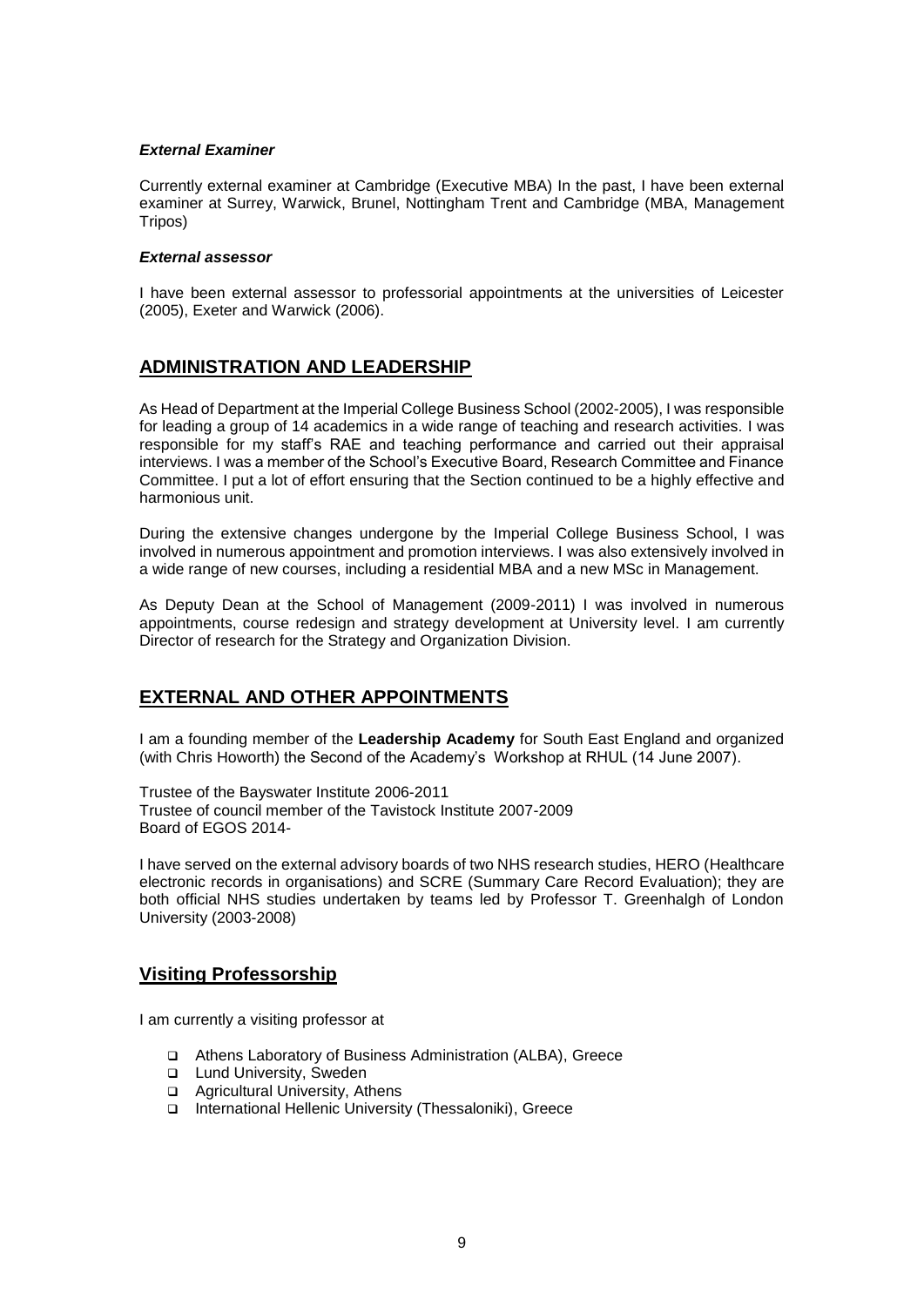# **Letters to the media**

The Guardian, December 6 1999 The Gramophone, July 2000 The Guardian, August 15 2000 The Guardian, October 20 2000 The Guardian, September 24 2003 The Guardian, May 31 2005 The Guardian, September 3 2005 The Guardian, August 18 2006 The Independent, 15 January 2007 The Guardian, Monday March 19 2007 The Gramophone, April 2007 The Gramophone, September 2009 The Guardian, November 5 2009 The Guardian, 28 Dec 2012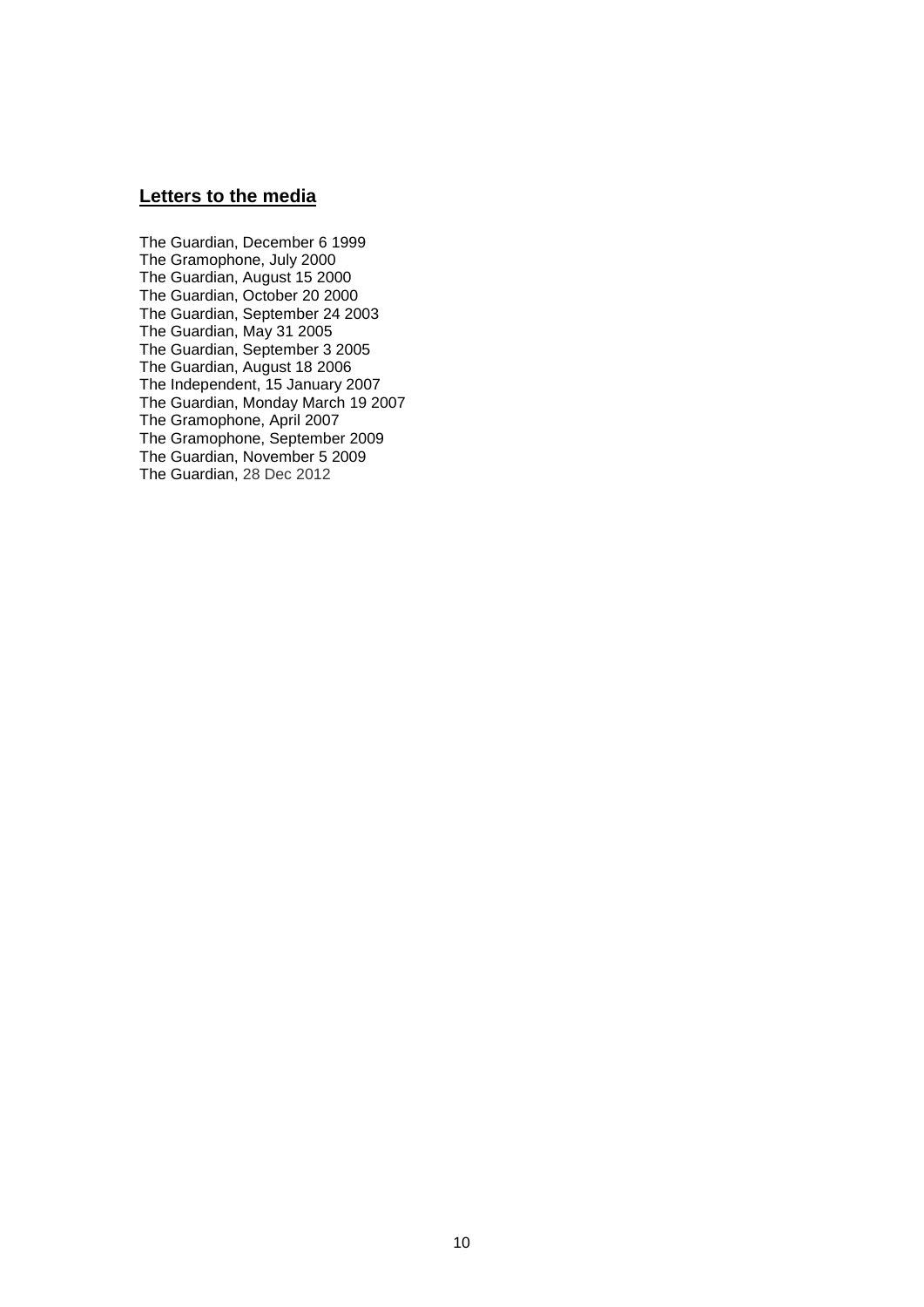#### **2016**

- Gabriel, Y. 2016b. The Essay as an Endangered Species: Should We Care? *Journal of Management Studies*, 53(2): 244-249.
- Gabriel, Y. 2016c. Leadership in opera: Romance, betrayal, strife and sacrifice. *Leadership*.
- Gabriel, Y. 2016d. Narrative ecologies and the role of counter-narratives: The case of nostalgic stories and conspiracy theories. In S. Frandsen, T. Kuhn, & M. W. Lundholt (Eds.), *Counter-narratives and Organization*: 208-226. London: Routledge.
- Gabriel, Y. 2016e. Psychoanalysis and the study of organization. In R. Mir, H. Willmott, & M. Greenwood (Eds.), *The Routledge Companion to Philosophy in Organization Studies*: 212-225. London: Routledge.
- Gabriel, Y. 2016f. Storytelling. In M. Bevir, & R. A. W. Rhodes (Eds.), *Routledge Handbook of Interpretive Political Science*: 211-224. London: Routledge.
- Lindebaum, D., & Gabriel, Y. 2016. Anger and Organization Studies: From Social Disorder to Moral Order. *Organization Studies*.
- Lindebaum, D., Geddes, D., & Gabriel, Y. 2016. Moral Emotions and Ethics in Organisations: Introduction to the Special Issue. *Journal of Business Ethics*: 1-12.
- Ulus, E., & Gabriel, Y. 2016. Bridging the contradictions of social constructionism and psychoanalysis in a study of workplace emotions in India. *Culture and Organization*: 1-23.

## **2015**

Alvesson, M., & Gabriel, Y. 2015. Grandiosity in contemporary management and education. *Management Learning*,

[http://mlq.sagepub.com/content/early/2015/12/09/1350507615618321.full.pdf+ht](http://mlq.sagepub.com/content/early/2015/12/09/1350507615618321.full.pdf+html) [ml.](http://mlq.sagepub.com/content/early/2015/12/09/1350507615618321.full.pdf+html)

- Gabriel, Y. 2015a. Beyond compassion: replacing a blame culture with proper emotional support and management: Comment on "Why and how is compassion necessary to provide good quality healthcare?". *International Journal of Health Policy Management*, 4(9): 617-619.
- Gabriel, Y. 2015b. The caring leader What followers expect of their leaders and why? *Leadership*, 11(3): 316-334.
- Gabriel, Y. 2015c. Identity, choice and consumer freedom the new opiates? A psychoanalytic interrogation. *Marketing Theory*, 15(1): 25-30.
- Gabriel, Y. 2015d. Narratives and stories in organizational life. In A. De Fina, & A. Georgakopoulou (Eds.), *The Handbook of Narrative Analysis*: 275-292. Chichester: Wiley.
- Gabriel, Y. 2015e. Reflexivity and beyond a plea for imagination in qualitative research methodology. *Qualitative Research in Organizations and Management: An International Journal*, 10(4): 332-336.
- Gabriel, Y. 2016b. The Essay as an Endangered Species: Should We Care? *Journal of Management Studies*, 53(2): 244-249.
- Gabriel, Y. 2016c. Psychoanalysis and the study of organization. In R. Mir, H. Willmott, & M. Greenwood (Eds.), *The Routledge Companion to Philosophy in Organization Studies*: 212-225. London: Routledge.
- Gabriel, Y., Korczynski, M., & Rieder, K. 2015. Organizations and their consumers: Bridging work and consumption. *Organization*, 22(5): 629-643.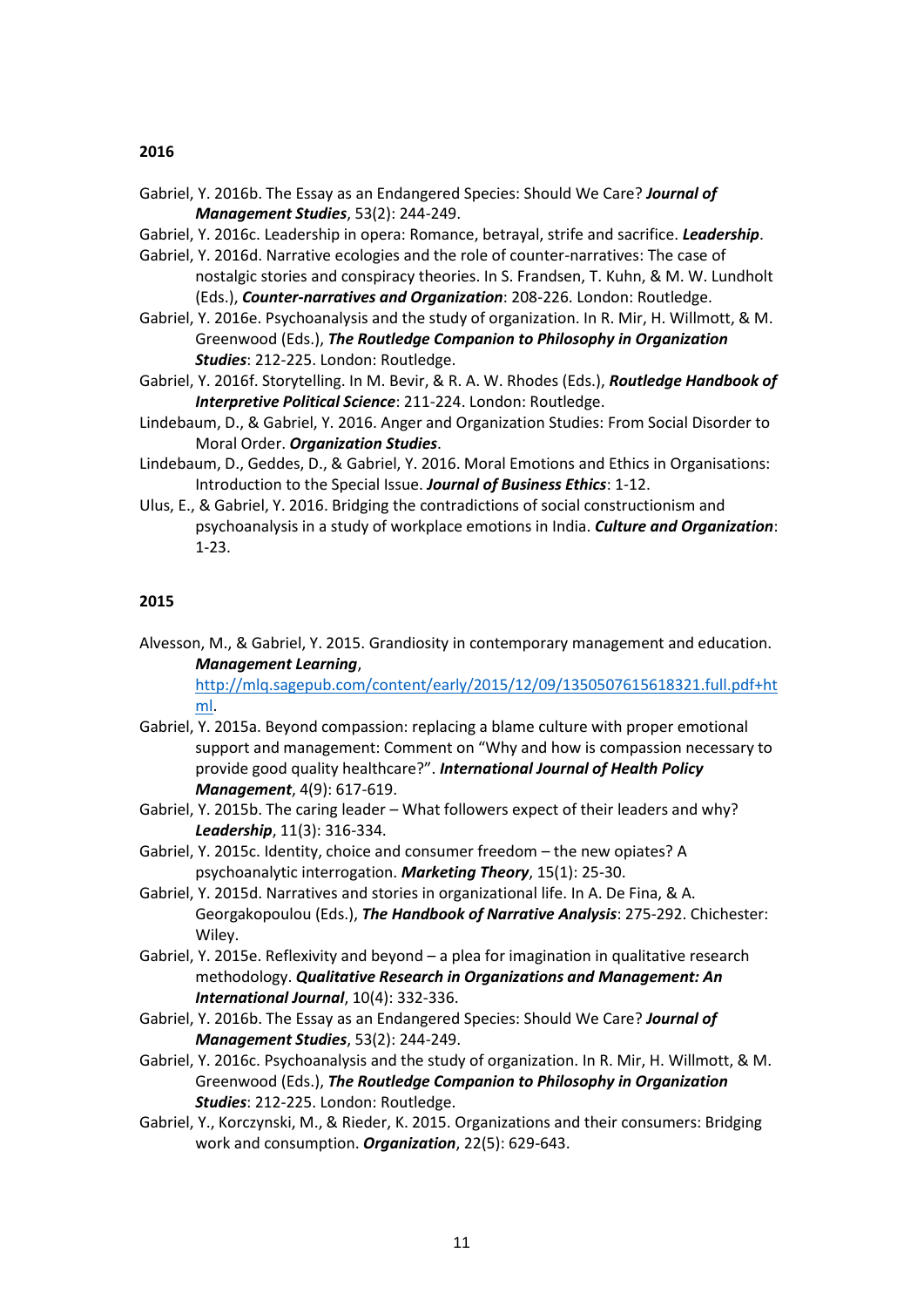Gabriel, Y., & Lang, T. 2015. *The Unmanageable Consumer* (3rd ed.). London: Sage.

- Gabriel, Y., & Ulus, E. 2015. "It's all in the plot": narrative explorations of work-related emotions. In H. Flam, & J. Kleres (Eds.), *Methods of Exploring Emotions*: 36-45. Abingdon: Routledge.
- Gray, D. E., Gabriel, Y., & Goregaokar, H. 2015. Coaching unemployed managers and professionals through the trauma of unemployment: Derailed or undaunted? *Management Learning*, 46(3): 299-316.
- Nixon, E., & Gabriel, Y. 2015. 'So much choice and no choice at all': A socio-psychoanalytic interpretation of consumerism as a source of pollution. *Marketing Theory*, 16(1): 39-56.

## **2014**

- Boussebaa, M., Sinha, S., & Gabriel, Y. 2014. Englishization in offshore call centers: A postcolonial perspective. *Journal of International Business Studies*, 45(9): 1152- 1169.
- Fraher, A. L., & Gabriel, Y. 2014. Dreaming of Flying When Grounded: Occupational Identity and Occupational Fantasies of Furloughed Airline Pilots. *Journal of Management Studies*, 51(6): 926-951.
- Gabriel, Y. 2014a. Disclosing affect: A Freudian Inquiry into organizational storytelling. In K. Kenny, & M. Fotaki (Eds.), *The psychosocial and Organization Studies - Affect at work*: 83-103. Houndmills: Palgrave Macmillan.
- Gabriel, Y. 2014b. Occupy management! Inspirations and ideas for self-organization and selfmanagement. *Management Learning*, 45(4): 499-503.
- Gabriel, Y. 2014c. Organizations and Archetypes. *Organization*, 21(4): 579-581.
- Gabriel, Y., Muhr, S. L., & Linstead, S. 2014. Luck of the draw? Serendipity, accident, chance and misfortune in organization and design. *Culture and Organization*: 1-8.

design. *Culture and Organization*: 1-8.

## **2013**

Gabriel Yiannis. 2013. Researchers as Storytellers: Storytelling in Organizational Research. In: Gotti M and Guinda CS (eds) *Narratives in Academic and Professional Genres.* Berne: Peter Lang, 105-122.

Gabriel Y, Gray David E and Goregaokar Harshita. (2013) Job loss and its aftermath among managers and professionals: wounded, fragmented and flexible. *Work, Employment & Society* 27(1): 56-72. (**ABS 4\*)**

## **2012**

Clancy, Annette, Vince, Russ, and Gabriel, Yiannis. 2012. That Unwanted Feeling: A Psychodynamic Study of Disappointment in Organizations. *British Journal of Management*, 23(4): 518-531. (**ABS 4\*)**

Gabriel Y. (2012) Organizations in a State of Darkness: Towards a Theory of Organizational Miasma. *Organization Studies* 33: 9, 1137-1152. (**ABS 4\*)**

Gabriel, Yiannis. 2012. Under new management: Subjects, objects and hubris, new and old. *Nouvelle Revue de Psychosociologie*, 13(Spring), 241-264.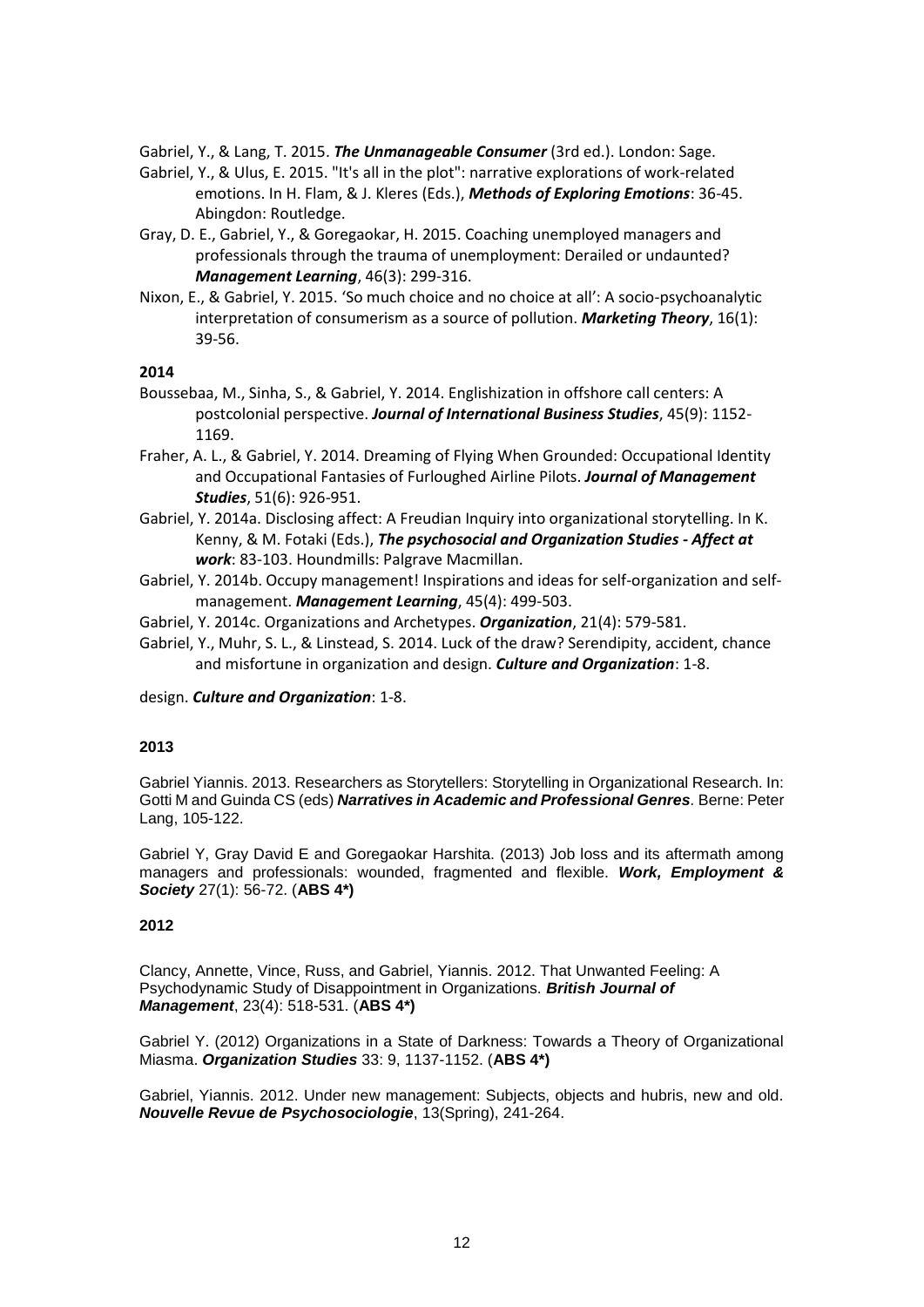Gabriel, Yiannis. 2012. Why managing emotion is such a crucial task. *Institute of Healthcare Management*. Signpost Series.

https://www.ihm.org.uk/news/articles /why\_managing\_emotion\_is\_such\_a\_crucial\_task

Gabriel, Y. 2012. [Book Review]. Towards a Socioanalysis of Money, Finance and Capitalism: Beneath the Surface of the Financial Industry. *Organization Studies*, 33(11): 1644-1648.

## **2011**

Gabriel, Yiannis. 2011. Psychoanalytic approaches to leadership. In A. Bryman, D. Collinson, K. Grint, B. Jackson, & M. Uhl-Bien (Eds.), *The SAGE Handbok of Leadership*: 393-405. London: Sage.

Vince, Russ, & Gabriel, Yiannis. 2011. Organizations, learning and emotion. In M. Easterby-Smith, & M. A. Lyles (Eds.), *Handbook of organizational learning and knowledge management*, 2nd ed.: 331-348. Chichester: Wiley.

Gabriel, Yiannis. 2011. "A picture tells more than a thousand words": Losing the plot in the era of the image. In F.-R. Puyou, P. Quattrone, C. McLean, & N. Thrift (Eds.), *Imagining organizations : performative imagery in business and beyond*, 1st ed.: 230-248. New York: Routledge.

Gabriel, Yiannis, Geiger, Daniel, & Letiche, Hugo. 2011. The marriage of story and metaphor. *Culture and Organization*, 17(5): 367-371.

## **2010**

\*Gabriel, Yiannis, & Connell, N. A. D. 2010. Co-creating stories: Collaborative experiments in storytelling. *Management Learning*, 41(5): 507-523. (**ABS 3\*)**

\*Gabriel, Yiannis, Gray, David E., & Goregaokar, Harshita. 2010. Temporary Derailment or the End of the Line? Managers Coping with Unemployment at 50. *Organization Studies*, 31(12): 1687-1712. (**ABS 4\*)**

\*Gabriel, Yiannis. 2010. Organization Studies: A Space for Ideas, Identities and Agonies. *Organization Studies*, 31(6): 757-775. (**ABS 4\*)**

\*Stokes, Peter & Gabriel, Yiannis. 2010. Engaging with genocide: the challenge for organization and management studies. *Organization*, 17(4): 461-480. **(ABS 3\*)**

Gabriel, Yiannis. 2010. "Leadership and the unconscious", in Grint, K. (ed.), Managing and Leading People: Rethinking people and organization, The Marketing & Management Collection, Henry Stewart Talks Ltd, London (online at [http://hstalks.com/?t=MM1112514-Gabriel\)](http://hstalks.com/?t=MM1112514-Gabriel)

Fineman, Stephen & Gabriel, Yiannis. 2010. Apologies and Remorse in Organizations: Saying sorry -- and meaning it? In C. Steyaert, & B. V. Looy (Eds.), *Relational Practices, participative organizing*: 103-120. Bingley: Emerald.

Gabriel, Yiannis. 2010. Beyond scripts and rules: Emotion, fantasy and care in contemporary service work. In B. Sieben and A. Wettergren (Eds.), *Emotionalizing Organizations and Organizing Emotions*: 42-61. Houndmills: Palgrave Macmillan.

## **2009**

Gabriel, Yiannis. 2009. Stories and storytelling in organizations. *Geschichten und geschichtenerzδhlen in organisationen*, 34(1): 26-29.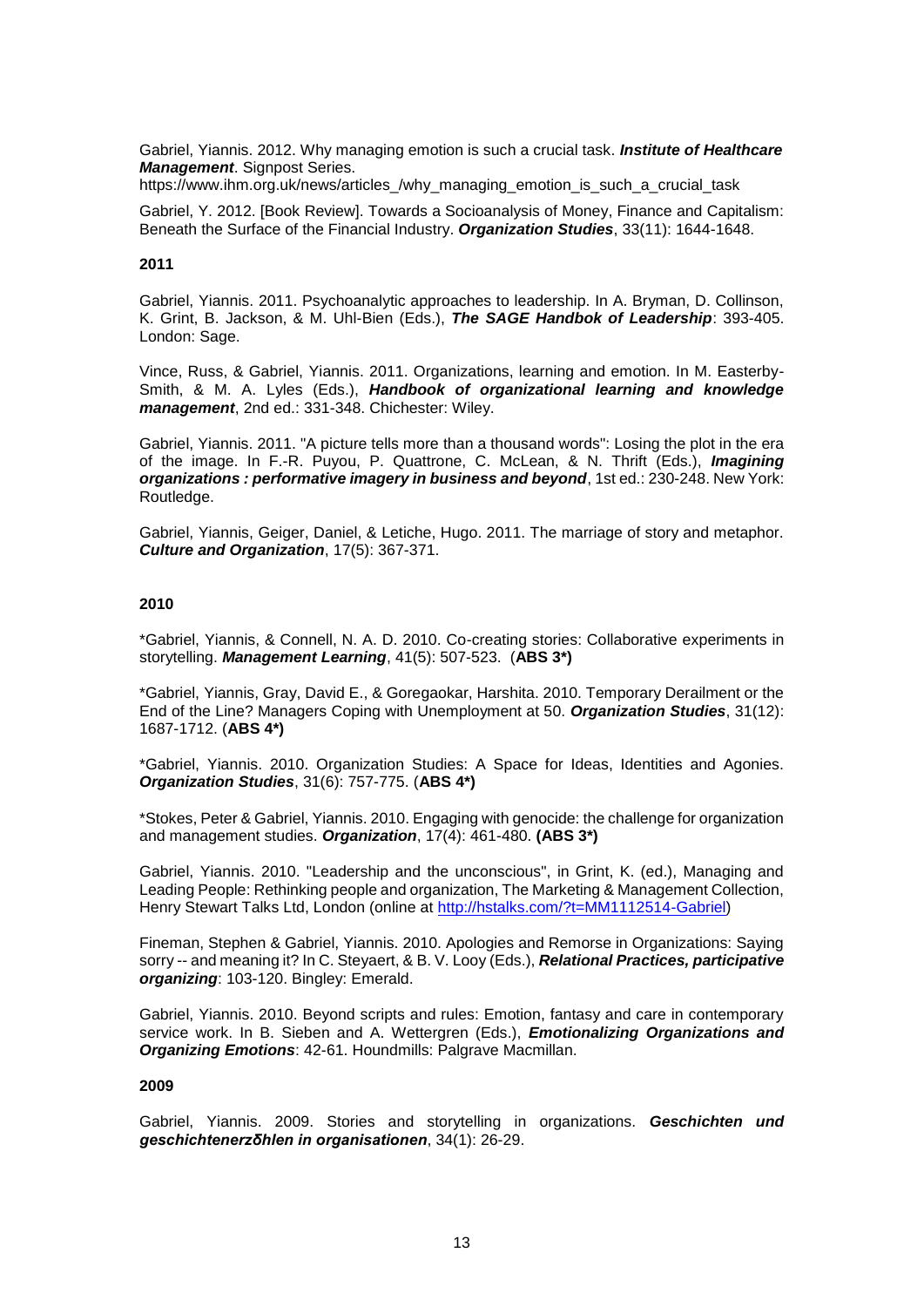\*Brown, Andrew D., Gabriel, Yiannis, & Gherardi, Silvia. 2009. Storytelling and Change: An Unfolding Story. *Organization*, 16(3): 323-333. **(ABS 3\*)**

\*Gabriel, Yiannis. 2009. Reconciling an Ethic of Care with Critical Management Pedagogy. *Management Learning*, 40(4): 379-385. **(ABS 3\*)**

Gabriel, Yiannis. 2009. Legacies of tarnished revolutionaries rest in far too much peace. *Times Higher Education*, 24 September.

#### **2008**

Gabriel, Yiannis. 2008. *Organizing Words***.** Oxford: Oxford University Press

Gabriel, Yiannis. 2008. "Spectacles of resistance and resistance of spectacles". *Management Communication Quarterly*. 21, 3, 310-337.

Gabriel, Yiannis. Against the tyranny of PowerPoint - Making the technology work for us, *Management Online Review* (MORE) [http://www.morexpertise.com/view/89. 2008.](http://www.morexpertise.com/view/89.%202008)

\*Gabriel, Yiannis. 2008. Essai: Against the tyranny of PowerPoint - Technology-in-use and technology abuse. *Organization Studies*. 29, 2, 255-276. **(ABS 4\*)**

Gabriel, Yiannis. 2008. Seduced by the text: The desire to be deceived in story, memoir and drama. *Tamara Journal*, 7(2): 149-162.

\*Gabriel, Yiannis, & Griffiths, Dorothy S. 2008. International learning groups: Synergies and dysfunctions. *Management Learning***,** 39(5): 503-518. **(ABS 3\*)**

Gabriel, Yiannis, & Lang, Tim. 2008. New faces and new masks of today's consumer. *Journal of Consumer Culture* 8(3): 321-340.

Gabriel, Yiannis. 2008. Oedipus in the land of organizational darkness. In M. Kostera *Organizational Epics and Sagas*, 51-65, Houndmills: Palgrave.

Gabriel, Yiannis. 2008. Organizational miasma, purification and cleansing. In A. Ahlers-Niemann, U., Beumer, R. R. Mersky and B. Sievers (eds.) *Organisationslandschaften. Sozioanalytische Gedanken und Interventionen zur normalen Verrücktheit in Organisationen / Socioanalytic thoughts and interventions on the normal madness in organizations*. 53-73. Bergisch Gladbach: Andreas Kohlhage.

Gabriel, Yiannis. 2008. Latte capitalism and late capitalism: Reflections on fantasy and care as part of the service triangle. In C. MacDonald, & M. Korczynski (Eds.), *Service work: Critical perspectives*. London: Routledge.

Review of *Narrating the management guru : in search of Tom Peters* by David Collins (2007), London: Routledge. In *Organization Studies*, 29, 7, 1064 – 1069, 2008.

#### **2007**

Gabriel, Yiannis. 2007. "Das Unbehagen in Organisationen – Zu einer Theorie organisatorischen Miasmas". **Freie Assoziation**. 10, 1, 7-35.

**2006**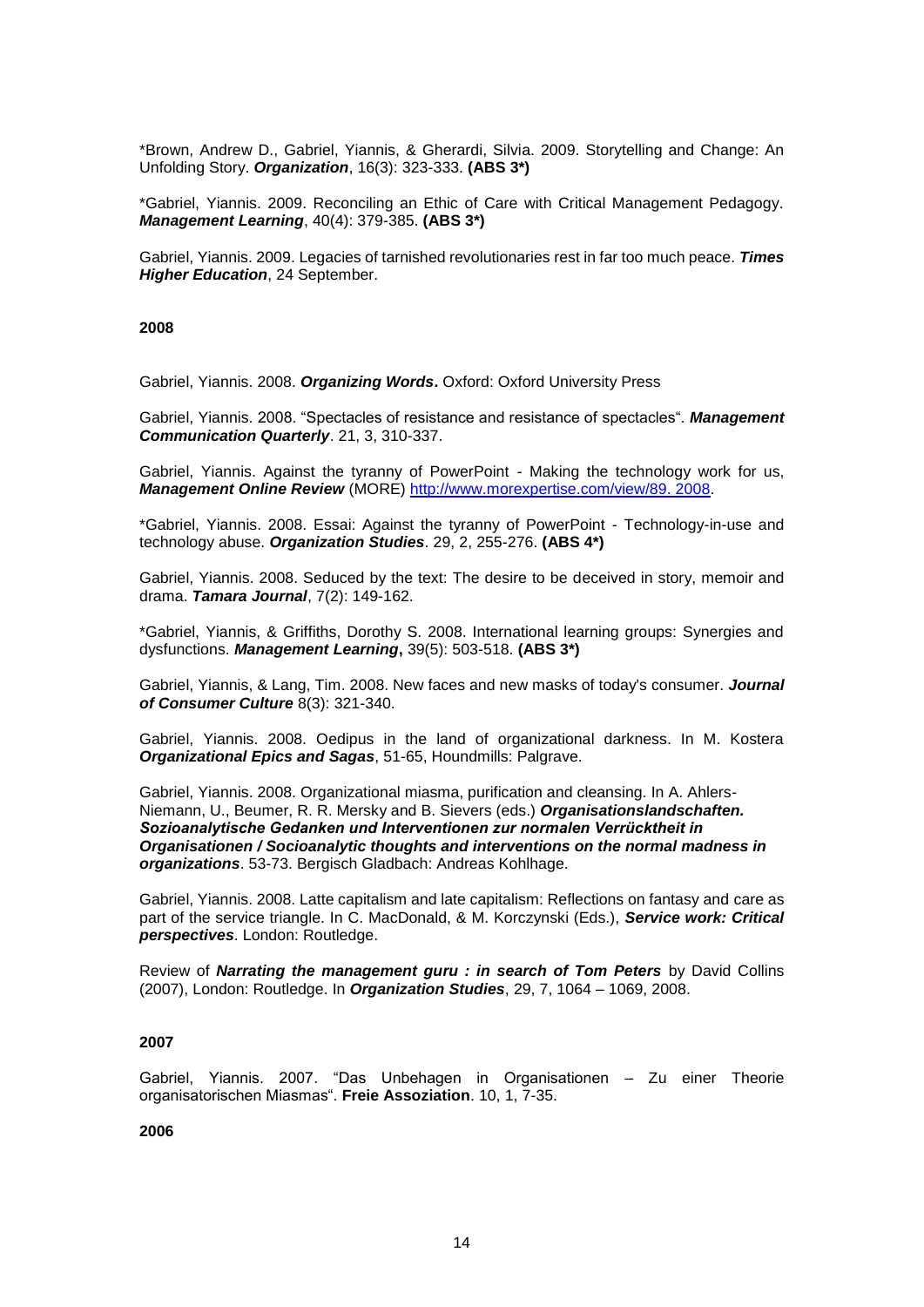\*Mano, Rita and Yiannis Gabriel. 2006. "Workplace romances in cold and hot organizational climates: The experience of Israel and Taiwan". **Human Relations**. 59, 1, 7-37. **(ABS 4\*)**

Gabriel, Yiannis, and Tim Lang. 2006. **The Unmanageable Consumer.** 2<sup>nd</sup> edition. London: Sage Publications.

#### **2005**

\*Griffiths, Dorothy S., Diana Winstanley and Yiannis Gabriel. 2005. "Learning shock: The trauma of return to formal learning". **Management Learning**. 36, 3, 275-297. **(ABS 3\*)**

\*Gabriel, Yiannis. 2005. "Glass cages and glass palaces: Images of organization in imageconscious times." **Organization**, 12, 1, 9-29. **(ABS 3\*)**

Lang, Tim and Yiannis Gabriel. 2005. A history of consumer activism. In R. Harrison, T. Newholm and D. Shaw (Eds.) **The Ethical Consumer**. 39-55. London: Sage.

Gabriel, Yiannis. 2005. "MBA and the education of leaders: The new playing fields of Eton?" **Leadership**, 1, 2, 147-163.

Gabriel, Yiannis and Paul Willman. 2005. "For dialogue rather than integration". (Editorial). **Human Relations**, 58, 4, 423-428.

Fineman, Stephen, David Sims, and Yiannis Gabriel. 2005. **Organizing and organizations**. 3 rd edition. London: Sage.

Book review of **Reasons and Rationalizations: The limits of organizational knowledge**, by Chris Argyris, Oxford: OUP, in **Management Learning**, 36, 2, 257-260, 2005.

Extended book review of **Working across the gap: The practice of social science in organizations**, by Lisl Klein, London: Karnac, 2005; in **Human Relations**, 58, 10, 1355-1359, 2005.

Extended book review of **Work, Consumption and Culture : Affluence and Social Change in the Twenty-First Century** by Paul Ransome (2005), London: Sage; in **Ephemera**, 5, 3, 551- 554, 2005.

## **2004**

Gabriel, Yiannis (ed.). 2004. **Myths, Stories and Organizations: Premodern narratives for our times.** Oxford: Oxford University Press.

Gabriel, Yiannis, & Griffiths, D. S. 2004. Stories in organizational research. In C. Cassell, & G. Symon (Eds.), **Essential guide to qualitative methods in organizational research**, 114-126. London: Sage.

Gabriel, Yiannis. 2004. "Power of Ideas", in **Encyclopedia of Leadership**, ed. G. R. Goethals, G. J. Sorenson and J. M. Burns, Thousand Oaks, Ca: Sage, pp. 1233-1237.

Gabriel, Yiannis. 2004. "Mozart, Wolfgang Amadeus", in **Encyclopedia of Leadership**, ed. G. R. Goethals, G. J. Sorenson and J. M. Burns, Thousand Oaks, Ca: Sage, pp. 1042-1045.

Gabriel, Yiannis. 2004. "Beethoven, Ludwig van" in **Encyclopedia of Leadership**, ed. G. R. Goethals, G. J. Sorenson and J. M. Burns, Thousand Oaks, Ca: Sage, pp. 88-91.

Gabriel, Y. 2004. Narratives, stories, texts. In D. Grant, C. Hardy, C. Oswick, & L. L. Putnam (Eds.), **The Sage Handbook of Organizational Discourse**: 61-79. London: Sage.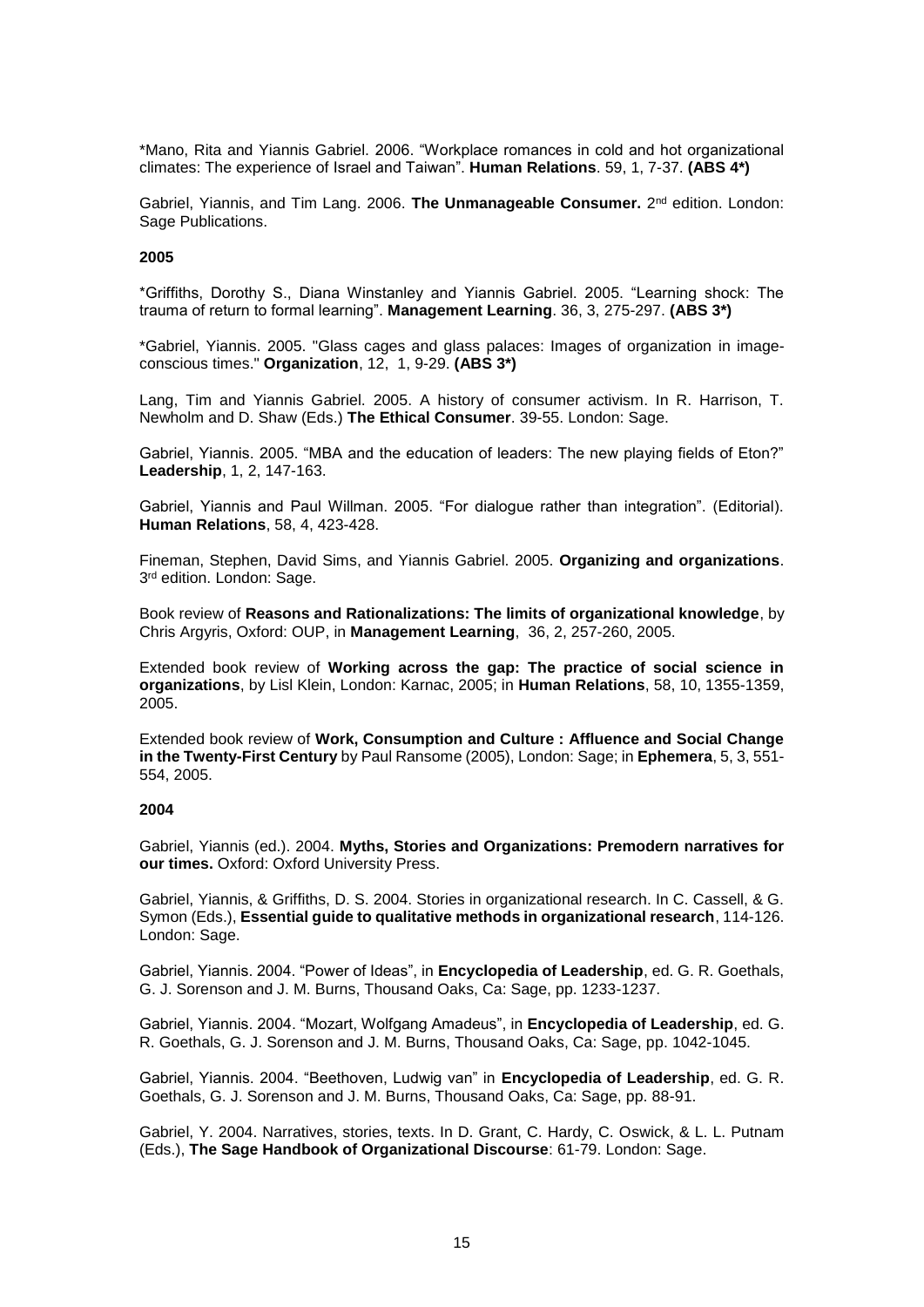Gabriel, Y. 2004. The voice of experience and the voice of the expert: Can they speak to each other? In B. Hurwitz, T. Greenhalgh, & V. Skultans (Eds.), **Narrative research in health and illness**. Oxford: Blackwell.

Gabriel, Y. 2004. The glass cage: Flexible work, fragmented consumption, fragile selves. In J. C. Alexander, G. T. Marx, & C. L. Williams (Eds.), **Self, social structure and beliefs**: 57-76. Berkeley, CA: University of California Press.

Gabriel, Y. 2004. The narrative veil: Truth and untruths in storytelling. In Y. Gabriel (Ed.), **Myths, Stories and Organizations: Premodern narratives for our times**: 17-31. Oxford: Oxford University Press.

Gabriel, Y., & Willman, P. "The journal strap line: Boundaries or integration?" (Editorial). **Human Relations**, 57, 1, 7-8. 2004.

#### **2003**

Extended book review of **The group and the unconscious**, by D. Anzieu, London: Routledge, 1984, and **Nothing personal, just business**, by H. F. Stein, Westport, CT.: Quorum Books, 2001; in **Human Relations**, 56, 3, 339-348.

\*Gabriel, Yiannis. "Your home, my exile: Boundaries and 'Otherness' in antiquity and now." **Organization Studies**, 24, 4, 619-632.

Gabriel, Yiannis. ["Glass Palaces and Glass Cages: Organizations in Times of Flexible Work,](http://users.wbs.warwick.ac.uk/ephemera/ephemeraweb/journal/3-3/3-3gabriel.pdf)  [Fragmented Consumption and Fragile Selves"](http://users.wbs.warwick.ac.uk/ephemera/ephemeraweb/journal/3-3/3-3gabriel.pdf). **Ephemera**, 3, 3, 166-184.

#### **2002**

Gabriel, Yiannis. "The hegemony of the consumer: Administration and management at the end of the century", in **Rethinking Administrative Theory: The Challenge of the New Century**, ed. Jun, Jong S., Westport, Co.: Praeger, 2002, pp. 23-36.

\*Gabriel, Yiannis. "Essai: On paragrammatic uses of organizational theory: A provocation". **Organization Studies**, 23, 1, 133-151.

Book review of **The Oldest Refractory Rat: Eddie's book**, by C. Boas, Rushcutters Bay: Halstead Press; in **Personnel Review**, 31, 4, 504-5.

Extended book review of **On the Front Line: Organization of Work in the Information Economy**, by Frenkel, Stephen J. Marek Korczynski, Karen A. Shire and May Tam, Ithaca, NY: Cornell University Press, 1999, and **Customer Service: Empowerment and Entrapment**, by Sturdy, Andrew J., Irena Grugulis and Hugh Willmott (eds.), Basingstoke: Palgrave, 2001; in **Human Relations**, 55, 12, 1451-1459.

Extended book review of **Writing Management**, by Barbara Czarniawska, London: Sage; in **Human Relations**, 55, 6, 728-734.

Gabriel, Yiannis and Adrian Carr. "Organizations, management and psychoanalysis". **Journal of Managerial Psychology**, 17, 5, 348-365 (Literati Award for Excellence 2003).

Gabriel, Yiannis and Dorothy S. Griffiths. "Emotion, learning and organizing". **The Learning Organization**, 9, 5, 214-221.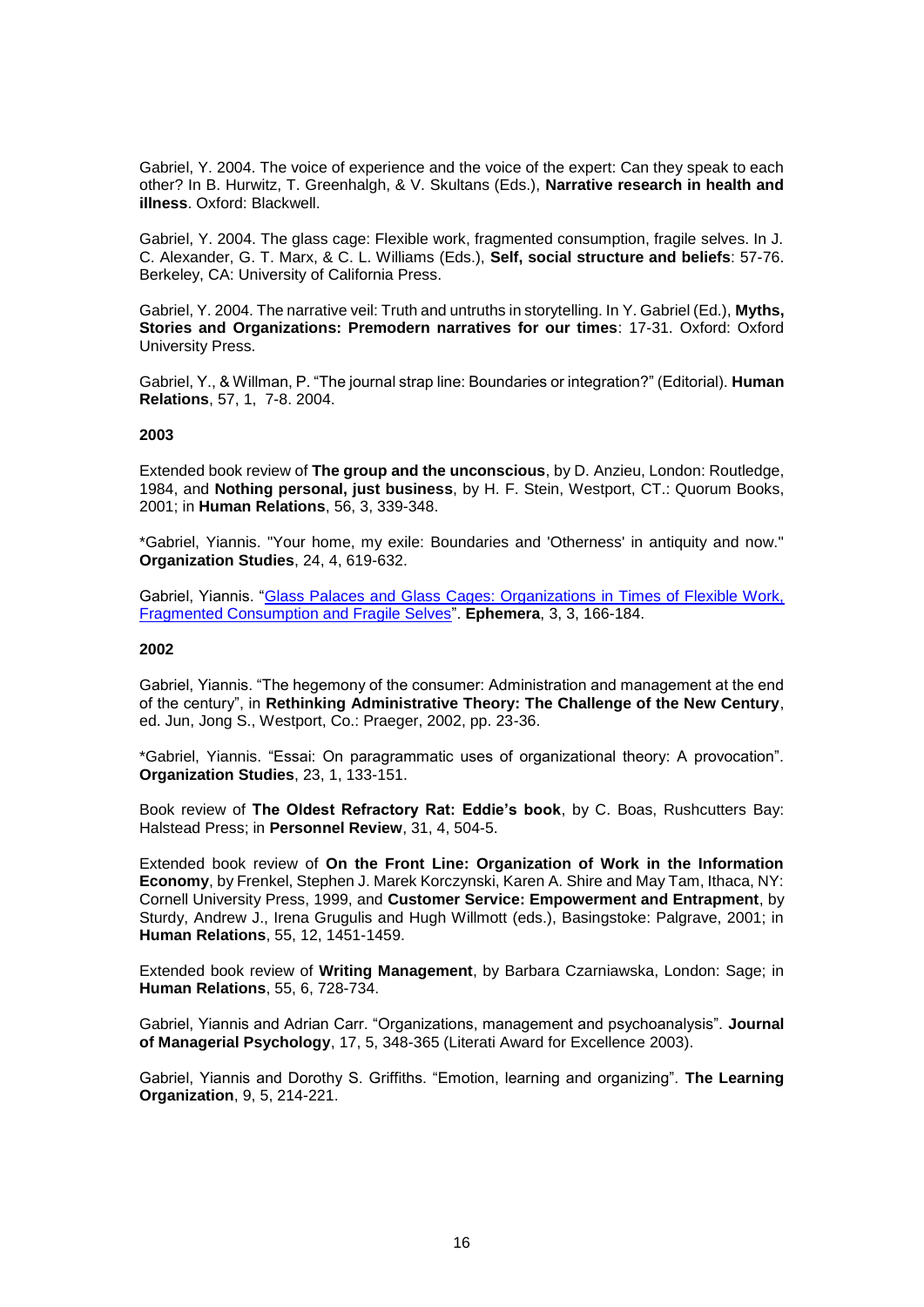Gabriel, Yiannis and Andrew Sturdy. "Exporting management: Neo-imperialism and global consumerism, in **The Virtual University?**, ed. Kevin Robins and Frank Webster, Oxford: Oxford University Press. Pp. 148-169.

#### **2001**

Gabriel, Yiannis. "Psychodynamics, psychoanalysis and organizations", in **Creative Management**, ed. Jane Henry, London, Sage, 140-152.

Gabriel, Yiannis. "The state of critique in organizational theory", **Human Relations**, 54, 1, 23- 31, 2001.

Gabriel, Yiannis, "Fast Food Enterprises", in **International Encyclopedia of the Social & Behavioral Sciences**, ed. Neil J. Smelser and Paul B. Baltes, Oxford, Elsevier, 2001.

Carr, Adrian and Yiannis Gabriel. "The psychodynamics of organizational change management: An overview", **Journal of Organizational Change Management**, 14, 5, 415-420.

Antonacopoulou, Elena P. and Yiannis Gabriel. "Emotion, learning and organizational change: Towards an integration of psychoanalytic and other perspectives", **Journal of Organizational Change Management**, 14, 5, 435-451.

Book Review of **The Part-time Paradox: Time Norms, Professional Life, Family and Gender**, by Cynthia F. Epstein et al., London: Routledge, in **Management Learning**, 32, 1, 157-158, 2001.

Extended book review of **Body and Organization**, ed. John Hassard, Ruth Holliday and Hugh Willmott, London: Sage, in **Organization Studies**, 22, 3, 518-523, 2001.

#### **2000**

Sturdy, Andrew and Gabriel, Yiannis. "Missionaries, Mercenaries Or Car Salesmen? MBA Teaching In Malaysia" (with Andrew Sturdy), **Journal of Management Studies**, 37, 7, 979- 1002.

Gabriel, Yiannis. **Storytelling in Organizations**, Oxford: Oxford University Press.

Gabriel, Yiannis, Fineman, Stephen and Sims, David. **Organizing and Organizations: An Introduction, 2nd Edition**, London: Sage.

Book Review of **The Corrosion of Character**, by R. Sennett, New York, Norton, 1998, and **Enchanting a Disenchanted World** by G. Ritzer, Thousand Oaks, CA.., Pine Forge Press, 1999. In **Management Learning**, 31, 3, 381-385.

Extended Book Review of **Group Relations, Management and Organization**, by Robert French and Russ Vince (eds.), Oxford University Press, Oxford, 1999. In **Human Relations**, 53, 12, 1593-1602.

## **1999**

Extended book Review of **Ethics and Organizations**, Ed. Martin Parker, London: Sage, 1998. In **Management Learning**, 30, 4, 493-497.

Book Review of **Do Organizations Have Feelings?** By Martin Albrow, London: Routledge, 1996. In **Management Learning**, 30, 1, 106-108.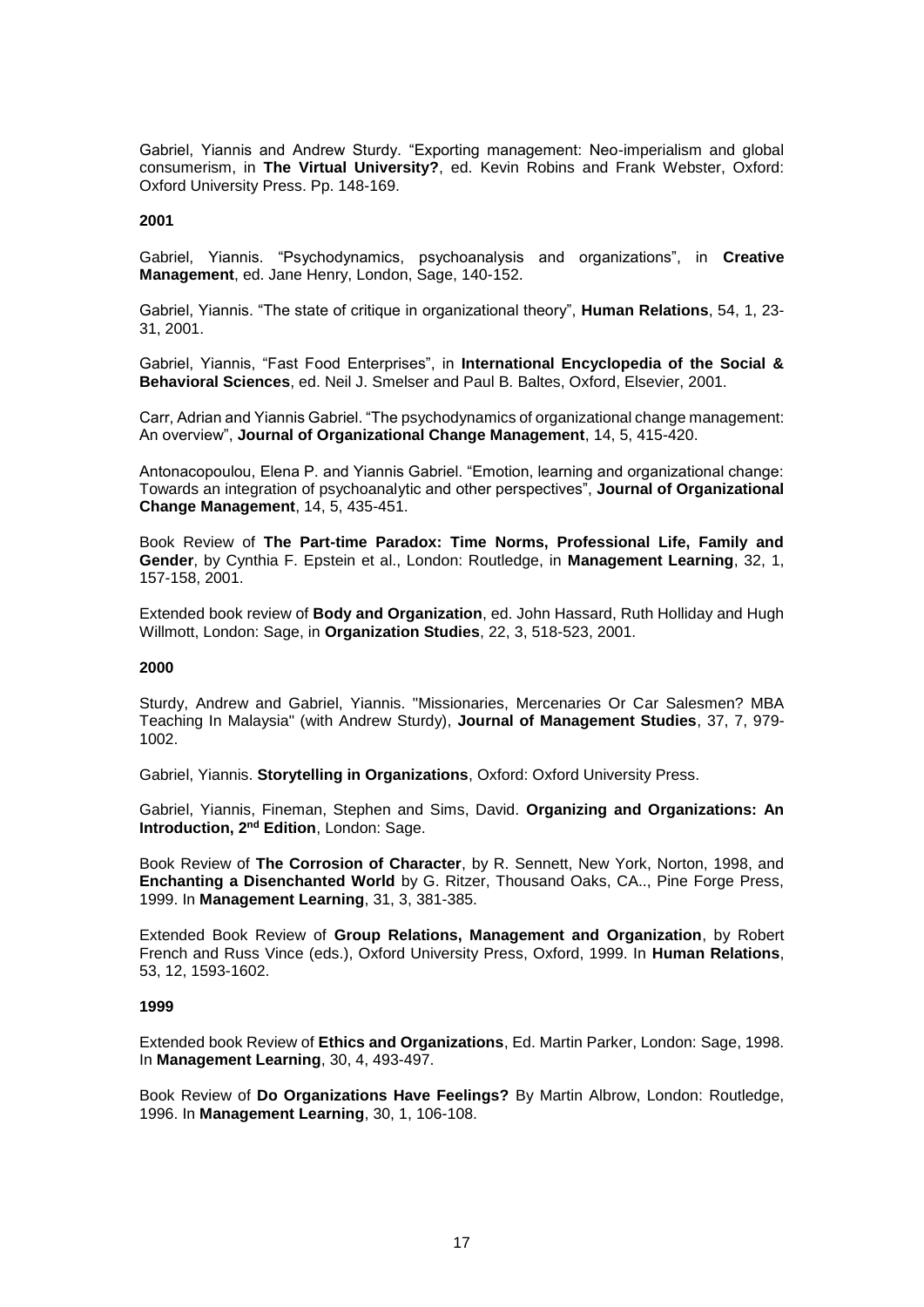Gabriel, Yiannis. "Beyond Happy Families: A Critical Re-evaluation of the Control-Resistance-Identity Triangle", **Human Relations**, 52, 2, 179-203, 1999.

Gabriel, Yiannis and Schwartz, Howard S. "Organizations, from concepts to constructs: Psychoanalytic theories of character and the meaning of organization", **Administrative Theory and Praxis**, 21, 2, 176-191.

Gabriel, Yiannis. **Organizations in Depth**, London: Sage, 1999, pp. 338.

Book Review of **In the Realm of Organization: Essays for Robert Cooper**, by Robert C. H. Chia, London: Routledge, 1998. In **Journal of Management Studies**, 36, 7, 1036-1037.

Gabriel, Yiannis. "Management, administration and critique in the 21st century", **Administrative Theory and Praxis**, 21, 4, 402-409, 1999.

#### **1998**

Gabriel, Yiannis. "The Use of Stories", in **Qualitative Research Methods and Analysis in Organizational Research**, ed. G. Symon and C. Cassell, London: Sage, pp. 135-160.

Gabriel, Yiannis. "Psychoanalytic Contributions to the Study of the Emotional Life of Organizations", **Administration and Society**, 30, 3, 291-314.

Gabriel, Yiannis. "The Same Old Story or Changing Stories? Folkloric, Modern and Postmodern Mutations", in **Discourse and Organization**, ed. D. Grant, T. Keenoy and C. Oswick, London: Sage, 1998, pp. 84-103.

Gabriel, Yiannis. "The Hubris of Management", **Administrative Theory and Praxis**, 20, 3, 257- 273. http://www.sba.oakland.edu/ispso/html/gabriel.html

Gabriel, Yiannis. "An Introduction to the Social Psychology of Insults in Organizations", **Human Relations**, 51, 11, 1329-1354, 1998.

#### **1997**

Book Review of **The Psychodynamics of Organizations**, ed. Larry Hirschhorn and Carole K. Barnett, Philadelphia: Temple University Press; in **Management Learning**, 28, 1, 90-92, 1997.

Gabriel, Yiannis. "Meeting God: When Organizational Members Come Face to Face with the Organization's Supreme Leader", **Human Relations**, 50, 4, 315-342. (Italian Translation: "L'Incontro con Dio" in Ed. G. P. Quaglino, **Leadership**, pp. 237-266, Milano: Raffaello Cortina, 1999)

Book Review of **In Search of Management: Culture Chaos and Control in Managerial Work**, by Tony J. Watson, London: Routledge; in **Organization**, 4, 2, 292-4, 1997.

Gabriel, Yiannis. "The Same Old Story or Changing Stories? -- Folkloric, Modern and Post-Modern Mutations", **British Academy of Management**, London Business School, 1997 (Award for Best Paper in the Organizational Behaviour stream).

Book Review of **Metaphor and Organizations**, by Grant, D. and Oswick, C., London: Sage; in **Work Employment and Society**, 11, 3, 581-583, 1997.

Book Review of **Traditional Management and Beyond: A Matter of Renewal**, by Aktouf, O., Paris: Morin Editeur; in **Organization Studies**, 18, 6, 1031-1034.

**1996**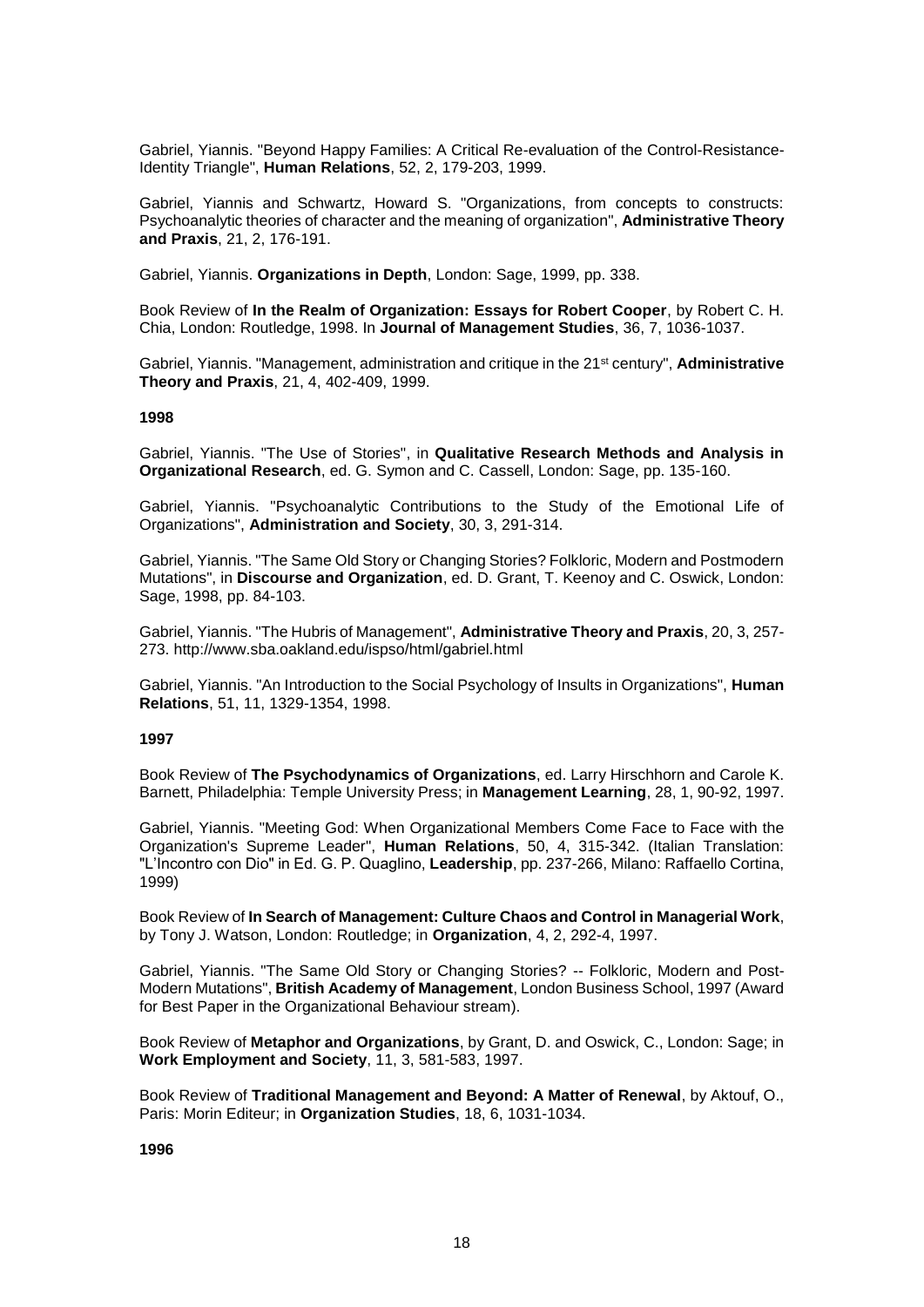Fineman, Stephen and Gabriel, Yiannis. **Experiencing Organizations**, (jointly with Professor Stephen Fineman), London: Sage, 1996.

Book Review of **Resistance and Power in Organizations**, by J. M. Jermier, D. Knights and W. Nord (eds.), Routledge, London, 1994; in **Management Learning**, 27, 1, 140-142, 1996.

Gabriel, Yiannis and Lang, Tim. "Der Nicht-Managebare Konsument", **GDI-Impuls**, 14, 1, 3-13, 1996.

Gabriel, Yiannis and Lang, Tim. "Mad Consumer?", **Soundings**, 3, 109-113, Summer 1996.

Gabriel, Yiannis. "The Hubris of Management", **Complexity and Management Papers No 5,** Complexity and Management Centre, University of Hertfordshire.

Book Review of **The Sociology of Work: Concepts and Cases**, by C. J. Auster, Thousand Oaks, CA.: Pine Forge Press, 1996; in **Work, Employment and Society**, 10, 4, 781-782, 1996.

### **1995**

Gabriel, Yiannis and Lang, Tim. **The Unmanageable Consumer: Contemporary Consumption and Its Fragmentation,** London: Sage, 1995.

Gabriel, Yiannis. "The Unmanaged Organization: Workplace Fantasies, Stories and Subjectivity", **Organization Studies**, 16, 3, 481-505, 1995 (Dutch translation in **M&O Quarterly**, 4, 31-54, 1995).

Gabriel, Yiannis and Lang, Tim. "The Consumer as Citizen", (with Professor Tim Lang) **Consumer Policy Review**, 5, 3, 96-102, 1995. (Danish translation "Forbruger eller borger", **Global Oekologi**, 4, 2, 1995)

Gabriel, Yiannis. "An Invitation - A Provocation" (editorial), **Management Learning**, 26, 2, 1995, 259-260.

Gabriel, Yiannis and Lang, Tim. "The Shopping Spree is Over", **The Independent on Sunday**, 3 September 1995.

Gabriel, Yiannis. "Cultural Approaches to the Study of Organizations" (in Greek) in **Contemporary Approaches to Organization**, ed. I. Tsivakou, Athens: Themelion Press, 1995, 185-265.

## **1994**

Fineman, Stephen and Gabriel, Yiannis. "Paradigms of Organizations: An Exploration in Textbook Rhetorics", **Organization**, 1, 2, 375-399, 1994.

#### **1993**

**Sims, David, Fineman, Stephen and** Gabriel, Yiannis. **Organizing and Organizations: An Introduction**, London: Sage, 1993.

Gabriel, Yiannis. "Organizational Nostalgia: Reflections on the Golden Age" in **Emotion in Organizations**, ed. S. Fineman, London: Sage, 1993, 118-141.

**1992**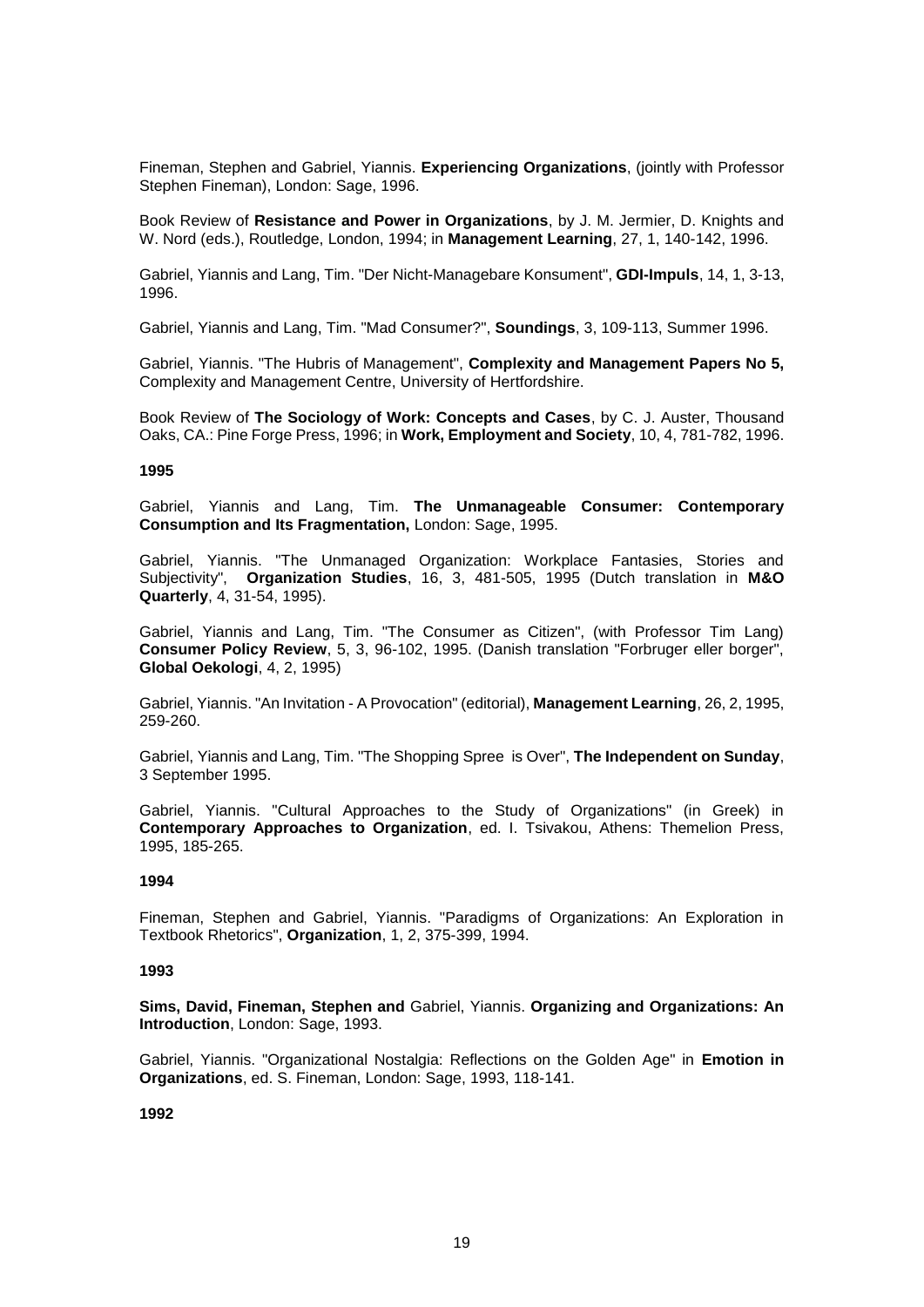Gabriel, Yiannis. "Heroes, Villains, Fools and Magic Wands: The Presence of Computers in Organizational Folklore", **International Journal of Information Resource Management**, 3, 1, 3-12, 1992.

Gabriel, Yiannis. "Putting the Organization on the Analyst's Couch", **European Journal of Management**, 10, 3, 348-352, 1992.

#### **1991**

Gabriel, Yiannis. "Turning Facts into Stories and Stories Into Facts: A Hermeneutic Exploration of Organizational Folklore", **Human Relations**, 44, 8, 857-875, 1991.

Gabriel, Yiannis. "On Organizational Stories and Myths", **International Sociology,** 6, 4, 427- 442, 1991.

Gabriel, Yiannis. "Organizations and Their Discontents: A Psychoanalytic Contribution to the Study of Corporate Culture", **Journal of Applied Behavioral Science**, 27, 3, 318-336, 1991.

#### **1990**

Book Review of **The Protestant Work Ethic** by A. Furnham, Routledge, London 1990; in **Journal of Economic Psychology**, 458-462, 1990.

#### **1989**

Book Review of **The Process of Technological Change** by J. Clark et al, **Journal of Management Science**, Vol. 26, No. 3, May 1989.

#### **1988**

Gabriel, Yiannis. **Working Lives in Catering**, London: Routledge and Kegan Paul, 1988. (Paperback edition, 1990).

Book Review of **Asylum to Anarchy** by Claire Baron, Free Association Books, London 1987; in **The New Statesman**, 18 March 1988.

#### **1987**

Gabriel, Yiannis. "Tough Cookies Move into the Kitchen", **The Guardian**, 30 November 1987.

Book review of **The Psychosocial Consequences of Natural and Alienated Labor** by Michael L. Schwalbe, SUNY Press, 1986, **Journal of Occupational Psychology**, Vol 60, Part 1, 1987.

## **1986**

Gabriel, Yiannis. "Unbehagen und Illusionen in Freuds Kulturtheorie", **Psyche**, 40, 21-48, January 1986.

#### **1985**

Gabriel, Yiannis. "Feeding the fast food chain", **New Statesman**, 12 April 1985.

Gabriel, Yiannis. "The Law as an Instrument of State Intervention in Industrial Relations", **Thames Business Papers**, March 1985.